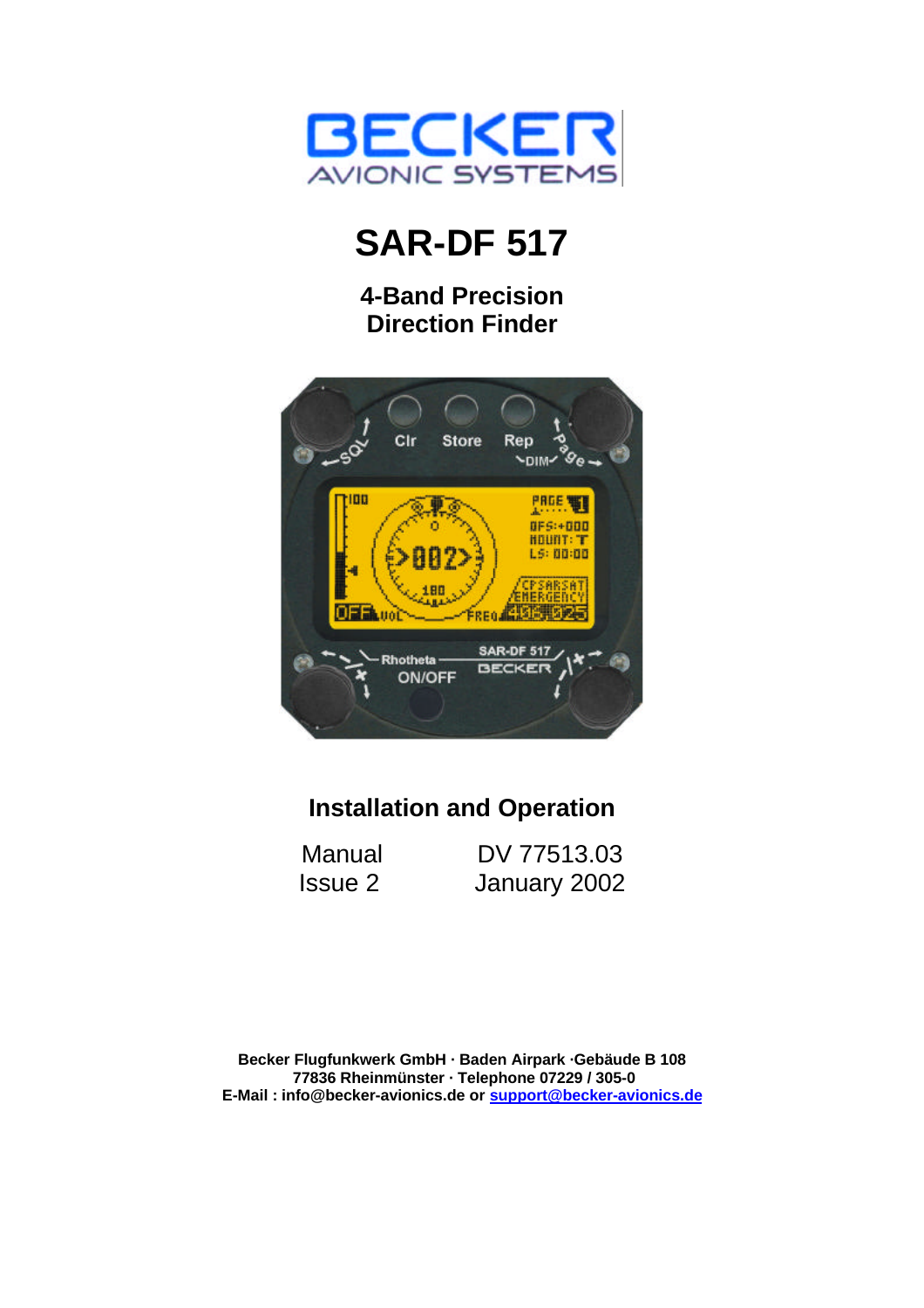| First Issue and Changes |                        |                         |        |
|-------------------------|------------------------|-------------------------|--------|
|                         | Issue 1 September 2001 |                         |        |
|                         |                        |                         |        |
|                         |                        | List of effective pages |        |
|                         |                        |                         |        |
| Page No.:               | Date.:                 | Page No.:               | Date.: |
| Titlepage               | 01/2002                |                         |        |
| ISO 9001                |                        |                         |        |
| $I-1$ $I-4$             | 01/2002                |                         |        |
| $1-1$ 1-8               | 01/2002                |                         |        |
| $2-1$ $2-8$             | 01/2002                |                         |        |
| $3-1$ $3-10$            | 01/2002                |                         |        |
|                         |                        |                         |        |
|                         |                        |                         |        |
|                         |                        |                         |        |
|                         |                        |                         |        |
|                         |                        |                         |        |
|                         |                        |                         |        |
|                         |                        |                         |        |
|                         |                        |                         |        |
|                         |                        |                         |        |

#### **DV 77513.03 Article-Number: 551.295-071**

© 2001 by Becker Flugfunkwerk GmbH All rights reserved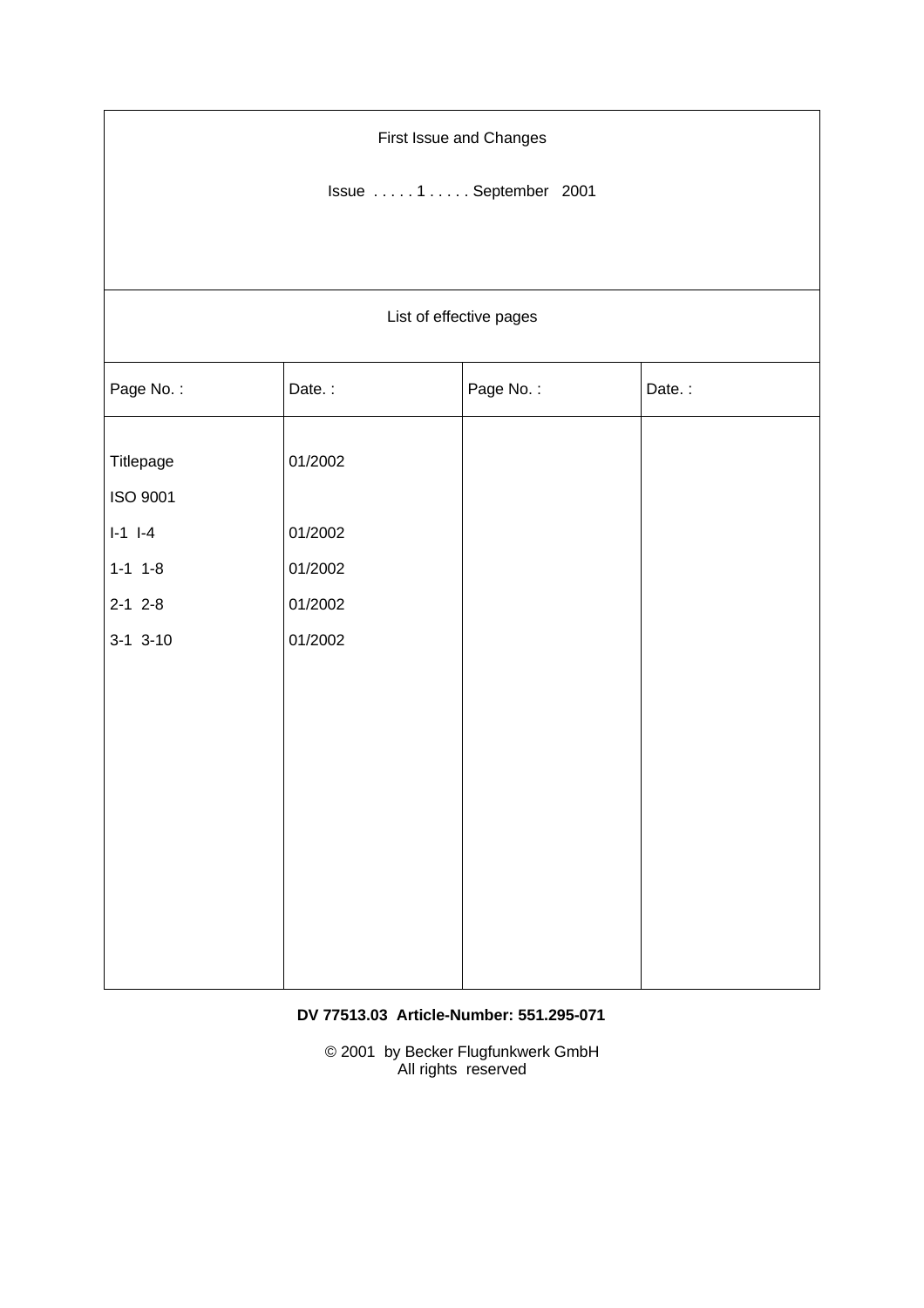#### **Qualitätszertifikat**

Sehr geehrter Kunde,

Sie haben sich für den Kauf eines Becker-Produktes entschieden. Hiermit erhalten Sie ein nach modernsten Fertigungsmethoden hergestelltes Produkt. Es wurde nach den Regeln unseres Qualitätsmanagementsystems entwickelt, gefertigt und geprüft.

**Certificate of qualitiy** 

Dear Customer,

you have decided to buy a Becker product. You are assured of receiving a product that is manufactured using the most modern methods available. This product was developed, manufactured and tested in compliance with our quality management system standards.



## **Certified Quality System**

Das Becker- Qualitätsmanagementsystem ist zertifiziert nach: The Becker quality management system is certified according to:

#### **DIN EN ISO 9001 CERT Reg. - Nr. 70 100 M 2082**

Zulassungen und Genehmigungen: Licenses and Approvals:

| BWB-1921Y-B07/9701 | Zulassung als Luftfahrtbetrieb für Luftfahrtgerät der Bundeswehr       |  |
|--------------------|------------------------------------------------------------------------|--|
|                    | Manufactures license for aviation equipment to the German armed forces |  |
| LBA.G.0075         | Genehmigung als Herstellerbetrieb nach JAR-21, Abschnitt G             |  |
|                    | Production Organization Approval, JAR-21, Subpart G                    |  |
| LBA.0166           | Genehmigung als Instandhaltungsbetrieb nach JAR-145                    |  |
|                    | Maintenance Organization Approval, JAR-145                             |  |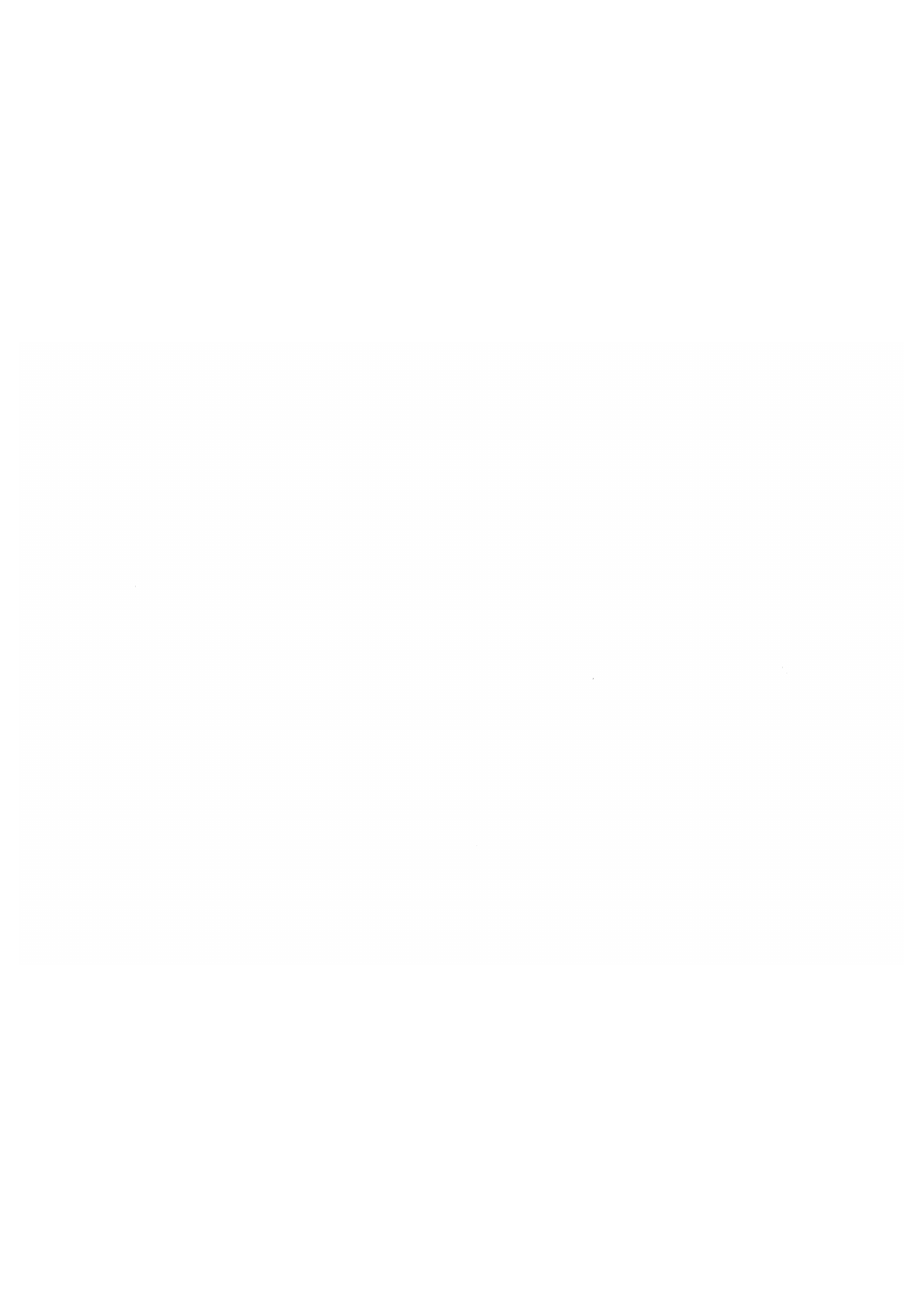

#### **Table of Contents**

| <b>Section</b> | <b>General Information</b><br>1                   |         |
|----------------|---------------------------------------------------|---------|
|                |                                                   | Page    |
| 1.1            | Introduction                                      | $1 - 1$ |
| 1.2            | Purpose                                           | $1 - 1$ |
| 1.3            | <b>Technical Data</b>                             | $1 - 3$ |
| 1.3.1          | <b>Electrical Data</b>                            | $1 - 3$ |
| 1.3.2.         | Interface                                         | $1 - 5$ |
| 1.3.3          | <b>Environmental Data</b>                         | $1 - 6$ |
| 1.3.4          | Mechanical Data and Weight                        | $1 - 6$ |
| 1.4            | Frequencies of Channels on Maritime Band          | $1 - 7$ |
| 1.5            | Scope of Delivery                                 | $1 - 9$ |
| 1.6            | Accessories                                       | $1 - 9$ |
|                | Fig. 1-1 4-Band Precision Direction Finder System | $1 - 2$ |

**Section 2 Installation**

**Page** 2.1 General 2-1 2.1.1 Inspection before installation 2-1 2.2 Mechanical installation display unit 2-1 2.3 Mechanical installation antenna unit 2-3 2.2 Connecting Cable / Interwiring 2-4 2.4 Information for the installation of the antenna unit 2-5 2.5 Installation Wiring 2-6 2.5.1 General 2-6 2.5.2 Panel lighting 2-7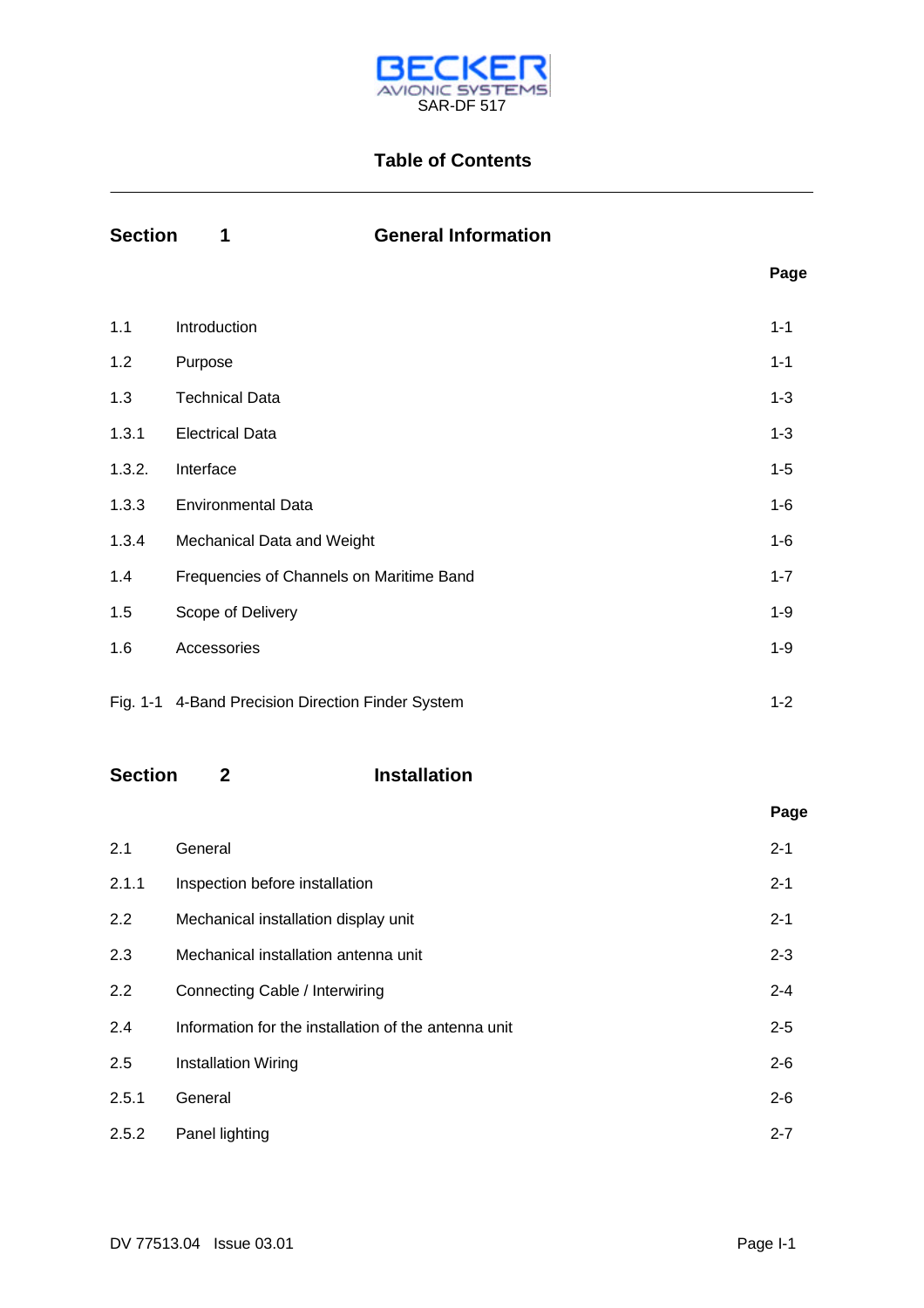

|       |                                                 | Page    |
|-------|-------------------------------------------------|---------|
| 2.6   | Post-installation check                         | $2 - 7$ |
| 2.6.1 | Electrical interference                         | $2 - 8$ |
|       | Fig. 2-1 Dimensions Drawing of the Display Unit | $2 - 2$ |
|       | Fig. 2-2 Mounting Drawing of the Display Unit   | $2 - 2$ |
|       | Fig. 2-3 Mounting Drawig of the Antenna         | $2 - 3$ |
|       | Fig. 2-4 Dimensions Drawing of the Antenna      | $2 - 4$ |
|       | Fig. 2-5 Montage direction of the antenna unit  | $2 - 5$ |
|       | Fig. 2-6 Interwiring Diagram                    | $2 - 6$ |

| <b>Section</b> | <b>Operation</b> |
|----------------|------------------|
|----------------|------------------|

|       |                                                                | Page     |
|-------|----------------------------------------------------------------|----------|
| 13.1  | <b>Important Basic Adjustments</b>                             | $3 - 1$  |
| 3.2.  | Operating                                                      | $3-1$    |
| 3.2.1 | Power-On Procedure / Selection of Operating Mode               | $3 - 2$  |
| 3.2.2 | <b>General Functions</b>                                       | $3 - 2$  |
| 3.3   | <b>Bearing Mode</b>                                            | $3-3$    |
| 3.3.1 | <b>Operating Elements in Bearing Mode</b>                      | $3-3$    |
| 3.3.2 | Display in Bearing Mode                                        | $3 - 4$  |
| 3.3.3 | Scanning Mode when Bearing Cospas/Sarsat Signals               | $3-6$    |
| 3.3.4 | Cospas/Sarsat, Analysing the Binary Continuous Signal (page 4) | $3 - 7$  |
| 3.3.5 | Edit Menu (page 5)                                             | $3 - 8$  |
| 3.4   | Adjusting Training Frequencies (page 6)                        | $3-9$    |
| 3.5   | <b>Error Messages</b>                                          | $3 - 10$ |
|       | Fig. 3-1 Selection of Working Mode at Power on of the Unit     | $3 - 1$  |
|       |                                                                |          |
|       | Fig. 3-2 General Operating Elements of the Display Unit        | $3 - 2$  |
|       | Fig. 3-3 Operating Elements in Bearing Mode                    | $3 - 3$  |
|       | Fig. 3-4 Display Page 1 (360 ° Bearing Display)                | $3 - 4$  |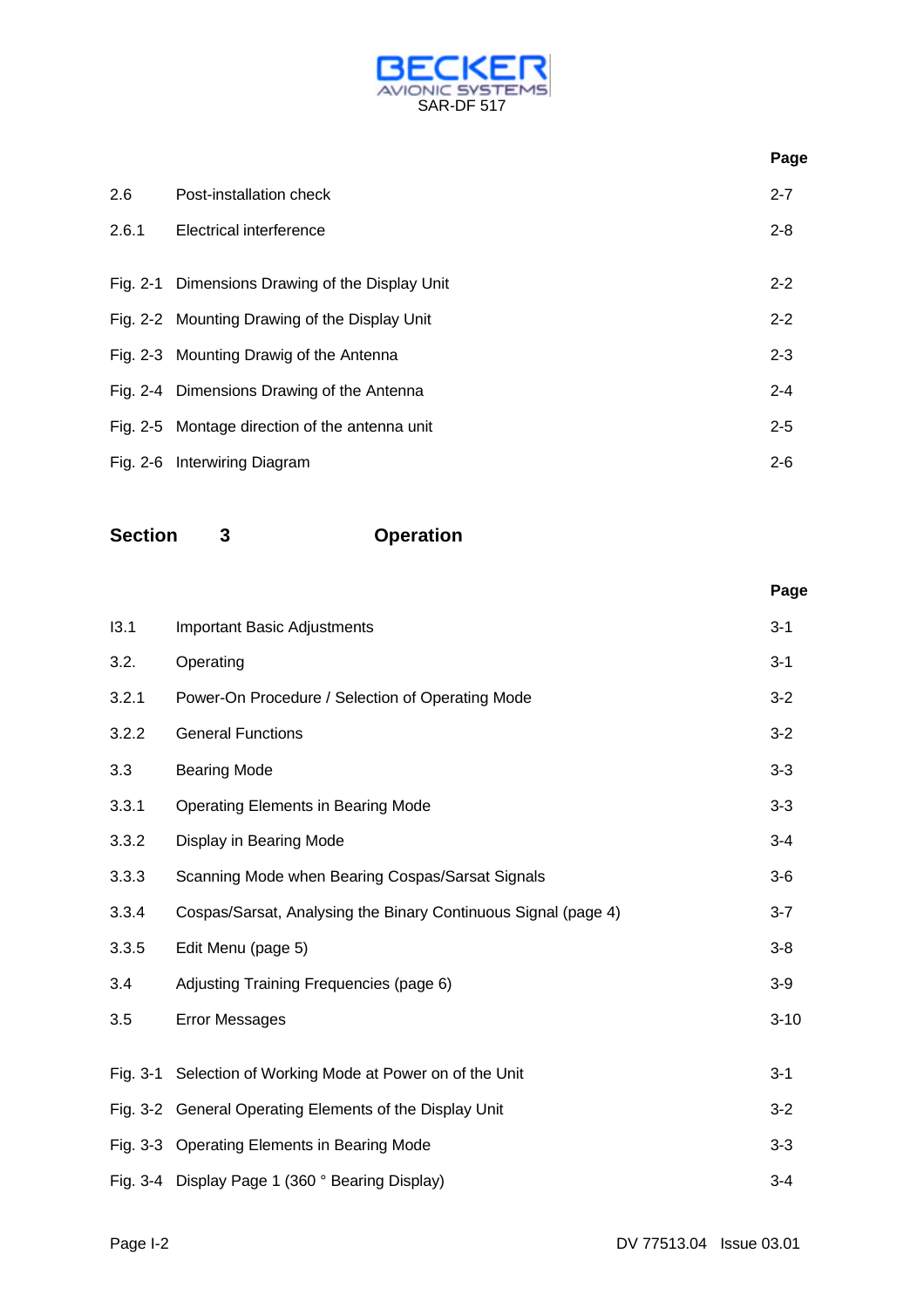

#### **Page**

| Fig. 3-5 Display Page 2 (Expanded $+/- 45^{\circ}$ Bearing Display) | $3-5$   |
|---------------------------------------------------------------------|---------|
| Fig. 3-6 Display Page 3 (Bearing Display as Text)                   | $3-5$   |
| Fig. 3-7 Display Cospas/Sarsat Analyse (page4)                      | $3 - 7$ |
| Fig. 3-8 Display Edit Menu (page 5)                                 | $3 - 8$ |
| Fig. 3-9 Menu of Adjustable Frequencies (page 6)                    | $3-9$   |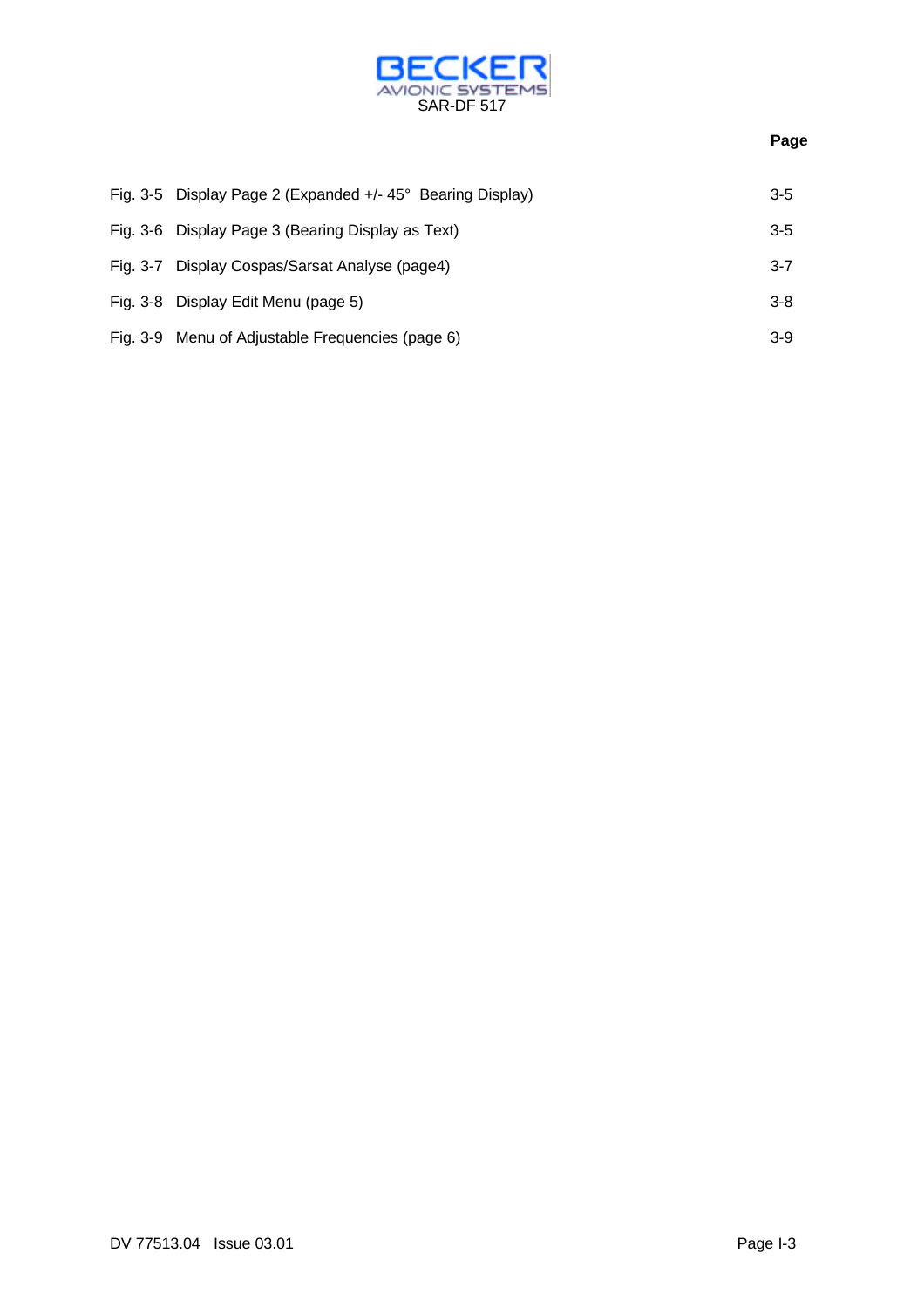

**Blank**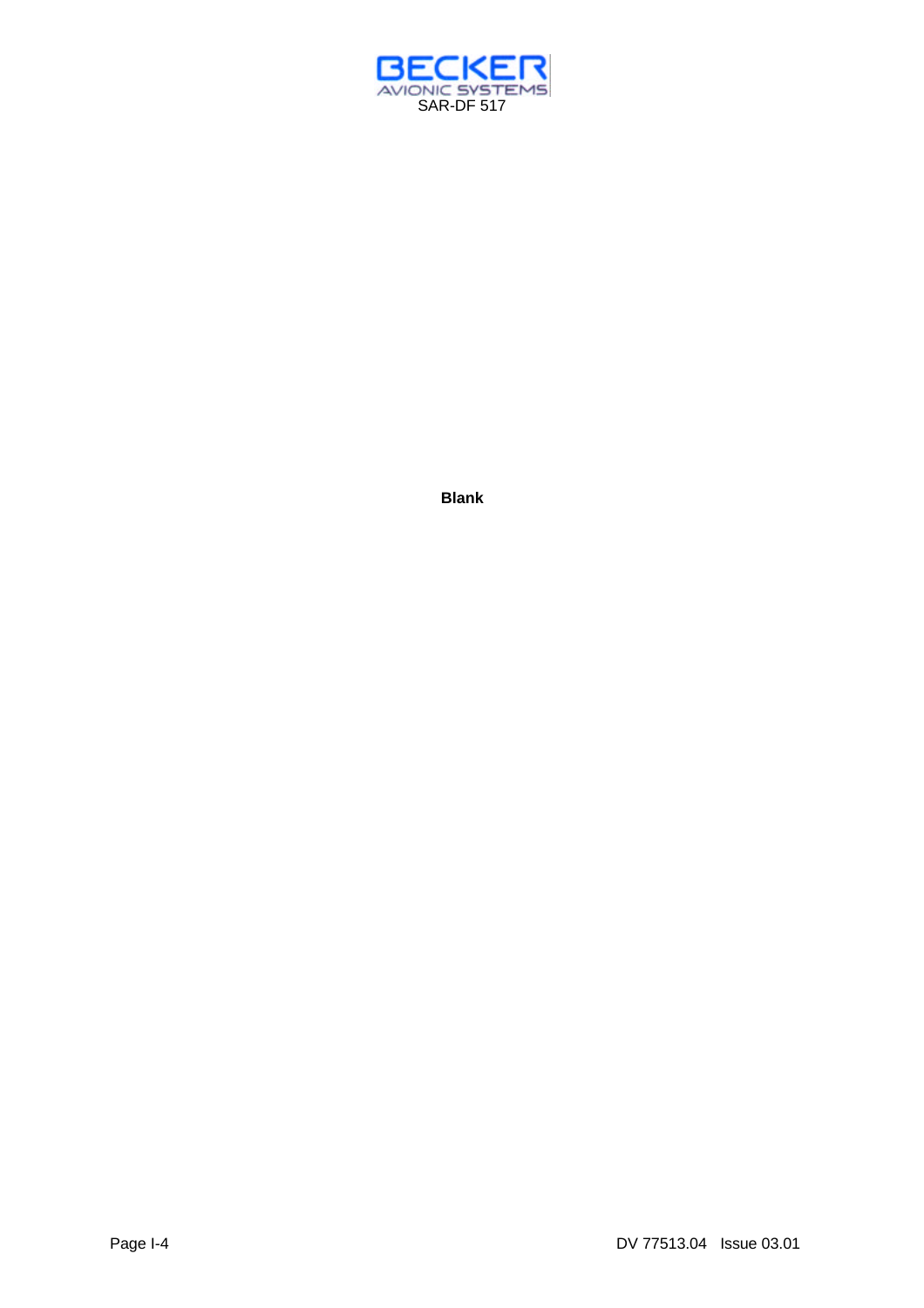

### **Section 1 General Information**

#### **1.1. Introduction**

The SAR-DF 517 4-Band Precision Direction Finder System is described in "Installation and Operation" DV 77513.03 and "Maintenance and Repair" DV 77513.04 manuals.

The manuals contain the following sections :

|                | Section                  | DV 77531.03 | DV 77513.04 |
|----------------|--------------------------|-------------|-------------|
| 1              | General Information      | X           | X           |
| $\overline{2}$ | Installation             | X           | X           |
| 3              | Operation                | X           | X           |
| $\overline{4}$ | Theory of Operation      |             | X           |
| 5              | Maintenance and Repair   |             | X           |
| 6              | Parts List               |             | X           |
| $\overline{7}$ | Modification and Changes |             | X           |
| 8              | <b>Circuit Diagrams</b>  |             | Χ           |

#### **1.2. Purpose**

This modern precision direction finder was mainly developed for professional SAR (search and rescue) purposes. It offers the possibility to bear and analyse traditional emergency frequencies in the UHF and VHF band, the general calling channel 16 of maritime radio and the common Cospas/Sarsat emergency signal. Because of its very short pulse length this signal cannot be beared reasonably by conventional direction finders.

The excellent bearing results become possible by our newly developed patented antenna concept (small, robust and wide-banded) and the sophisticated bearing analysing algorithms, which deliver a quick but nevertheless steady display.

The direction finder was developed for working under rough conditions as mobile uses on helicopters or vehicles.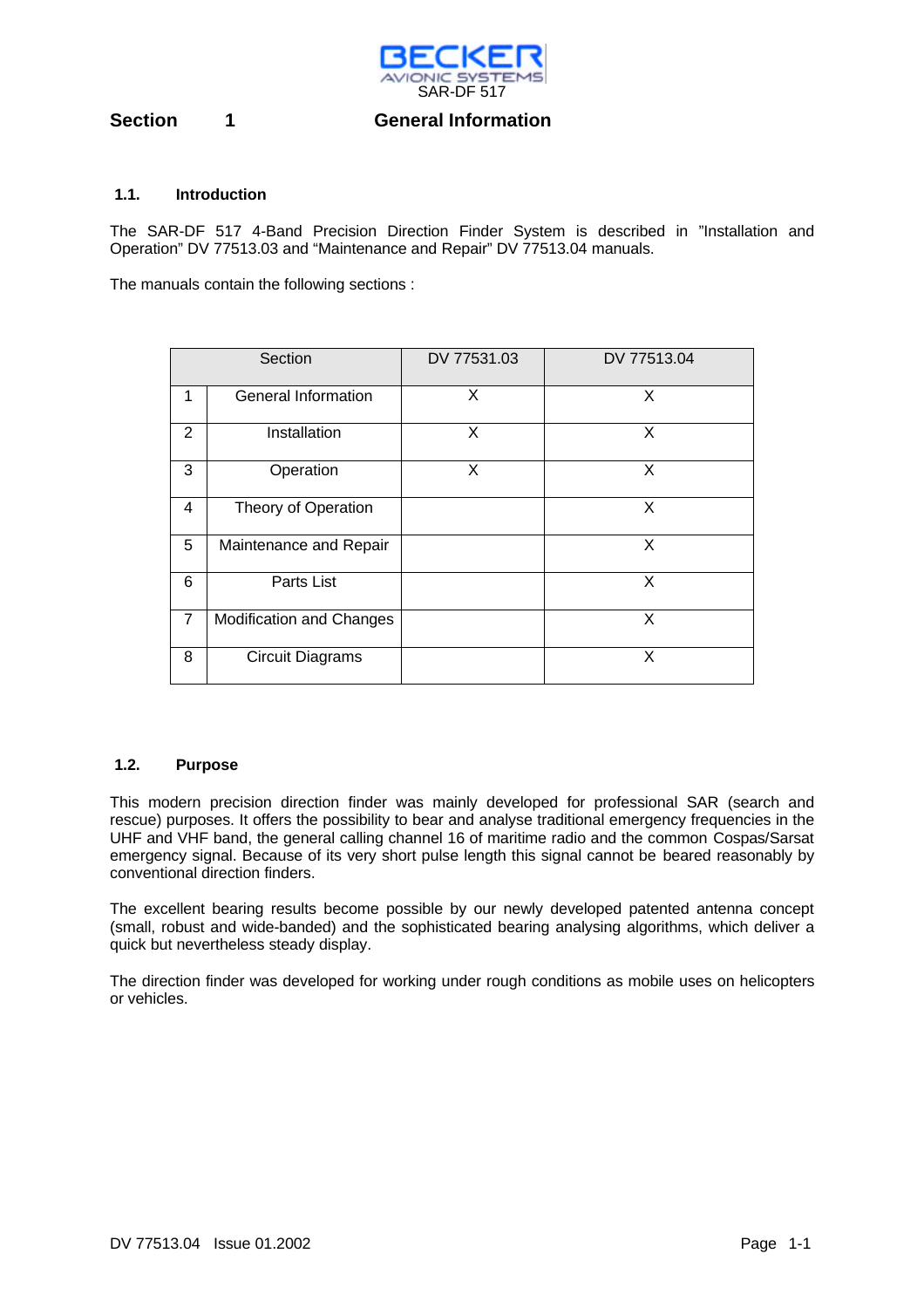



Fig. 1-1 4-Band Precision Direction Finder System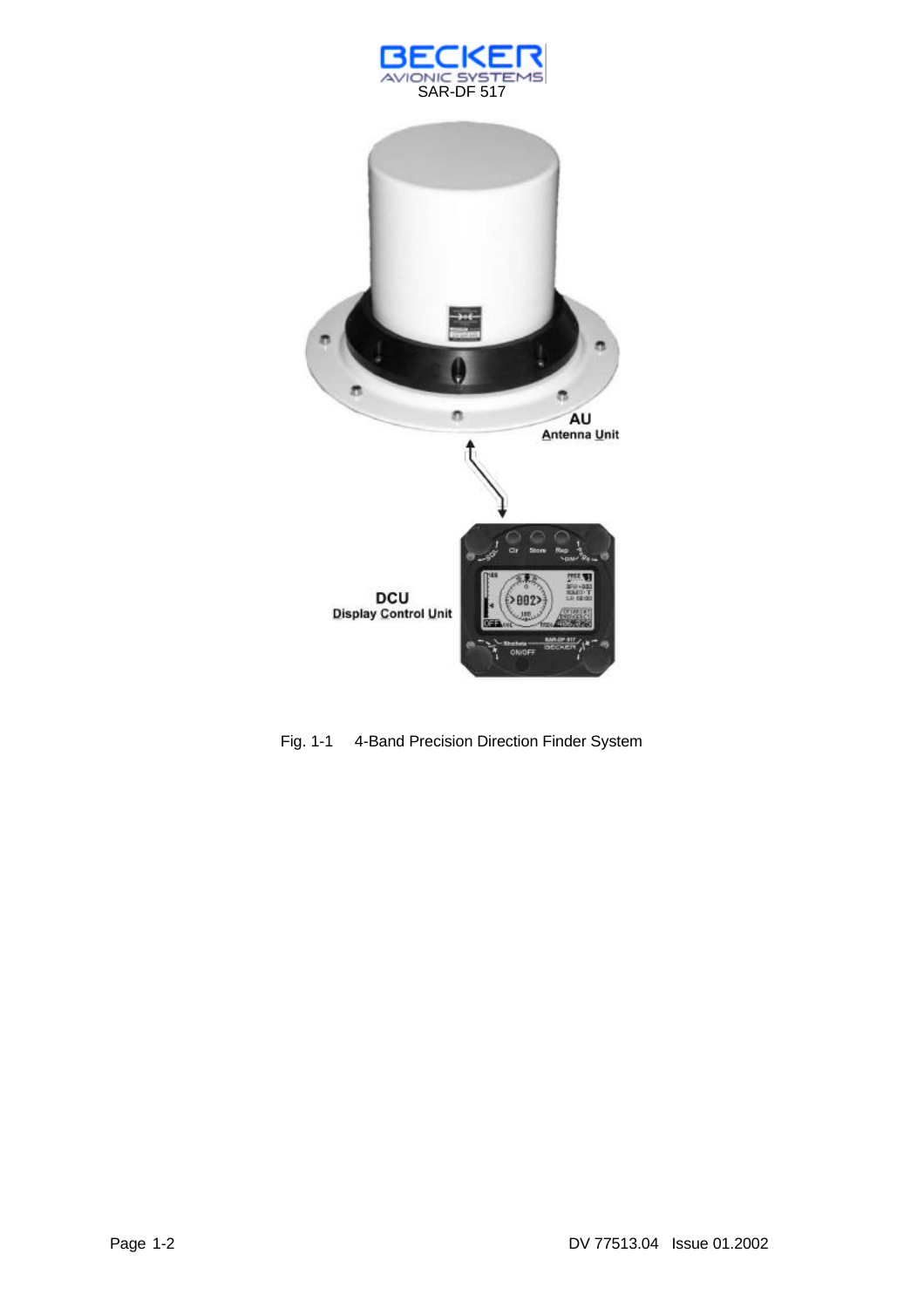

#### **1.3. Technical Data**

#### **1.3.1. Electrical Data**

| Method of bearing         | Doppler-principle (3kHz rotational frequency,           |
|---------------------------|---------------------------------------------------------|
|                           | right / left rotation)                                  |
| Bearing accuracy (1)      | $± 5^{\circ}$                                           |
| Internal resolution       | $1^{\circ}$                                             |
| Sensitivity               | RF-Voltage at Receiver Input (50Ohms)                   |
|                           | VHF<100nV; SeaBand<100nV;                               |
|                           | UHF<100nV; 406MHz<150nV                                 |
| Frequency stability       | $\pm 2.0$ ppm ( $\Delta f/f = \pm 2$ 10 <sup>-6</sup> ) |
|                           | [at temperature range - 30 °C+ 80 °C]                   |
| Receiving channels:       | 8 (four of them are free adjustable)                    |
| Receiving frequencies:    | Emergency mode                                          |
| (or see type plate for    | 121.500 MHz (VHF)                                       |
| special customer options) | 156.800 MHz (Maritime, Channel 16)                      |
|                           | 243.000 MHz (UHF)                                       |
|                           | 406.025 MHz (Cospas / Sarsat)                           |
|                           | Trainings mode                                          |
|                           | 118.000  122.975 MHz                                    |
|                           | 156.000  157.975 MHz                                    |
|                           | 240.000 245.975 MHz                                     |
|                           | 400.000  409.975 MHz                                    |
| Scanning mode:            | When receiving Cospas/Sarsat signals additionally       |
|                           | the emergency frequencies 121.500 MHz and               |
|                           | 243.000 MHz can be surveilled.                          |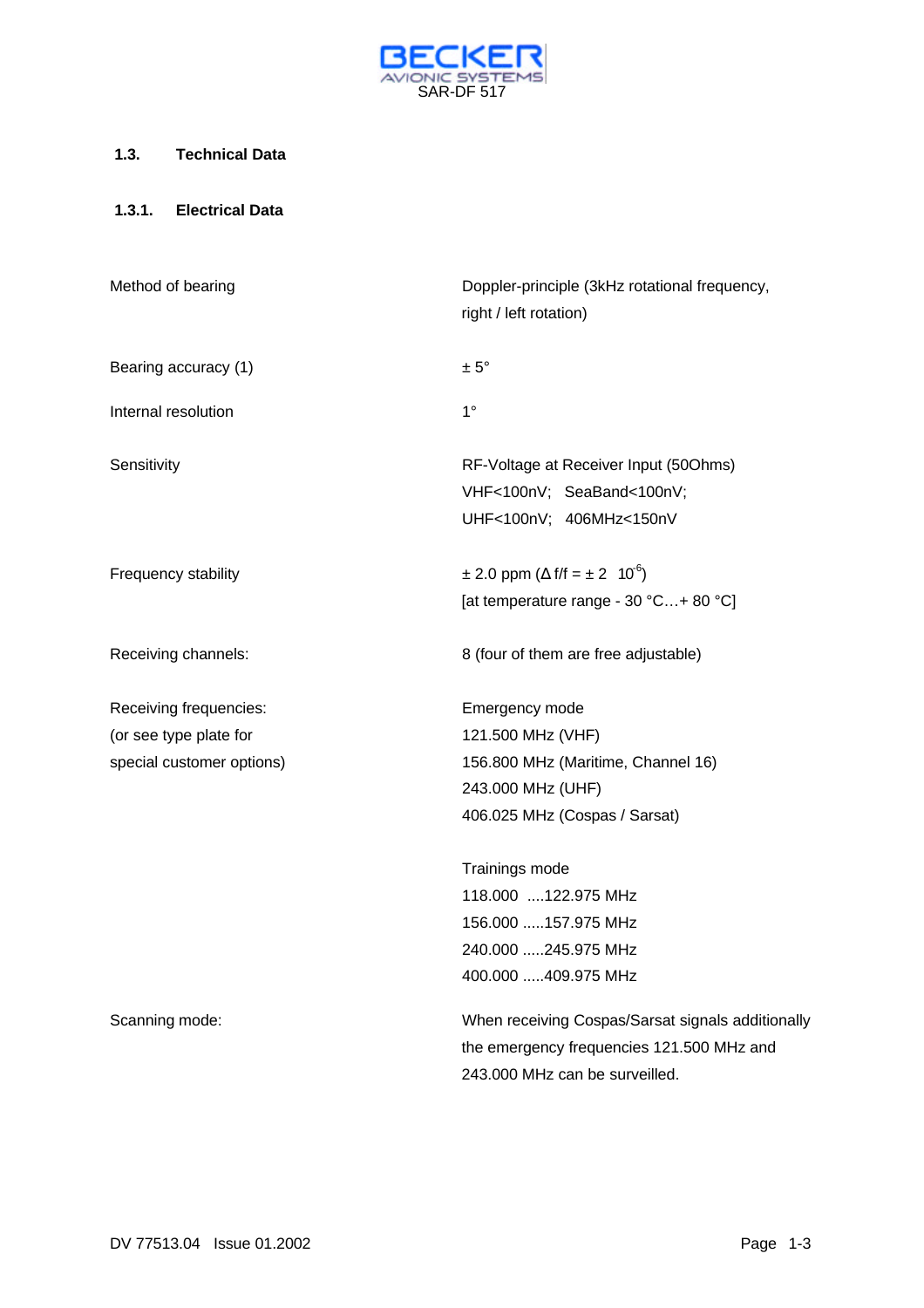

| Cospas/Sarsat analysis:       | Reception and analysis/decoding of Cospas/Sarsat<br>data signal (112 resp. 144 bit, 400 baud, biphase<br>L-phase modulated, with Bose-Chaudhuri-<br>Hocquenghem error test / specified according<br>Cospas/Sarsat C/S T.001 October 1999) |
|-------------------------------|-------------------------------------------------------------------------------------------------------------------------------------------------------------------------------------------------------------------------------------------|
| Bearable kinds of modulation: | A3E, F3E, A2X (ELT-modulation); bearing largely<br>independent of modulation.                                                                                                                                                             |
| Polarisation                  | Vertical                                                                                                                                                                                                                                  |
| Error of polarisation         | $\leq$ 5° at 60° field vector rotation                                                                                                                                                                                                    |
| Garbling cone                 | Ca. 30° to the vertical                                                                                                                                                                                                                   |
| Time of response: (2)         | $\leq$ 50 ms (with sufficient receiving field strength)                                                                                                                                                                                   |
| LC-graphic display            | 128x64 dots, supertwist /transflective, extended<br>range of temperature, dark-blue display on yellow-<br>green background, lit up. Free adjustable<br>(exponentiell) dimming of brightness                                               |
| Supply voltage range          | 12 V to 35 V DC                                                                                                                                                                                                                           |
| <b>Current consumption</b>    | LCD-backlighting Off:<br>max. 350 mA (12 V DC) / 200 mA (24 V DC)<br>LCD-backlighting 100 %:<br>max. 600 mA (12 V DC) / 300 mA (24 V DC)                                                                                                  |

#### **Note**

(1) Undisturbed wave field and sufficient field strength proposed. Measuring by changing the angle of incidence , the bearing antenna rotates on a revolving table in order to eliminate influences of environment for the bearing result.

(2) Very weak signals can increase considerably the time of response!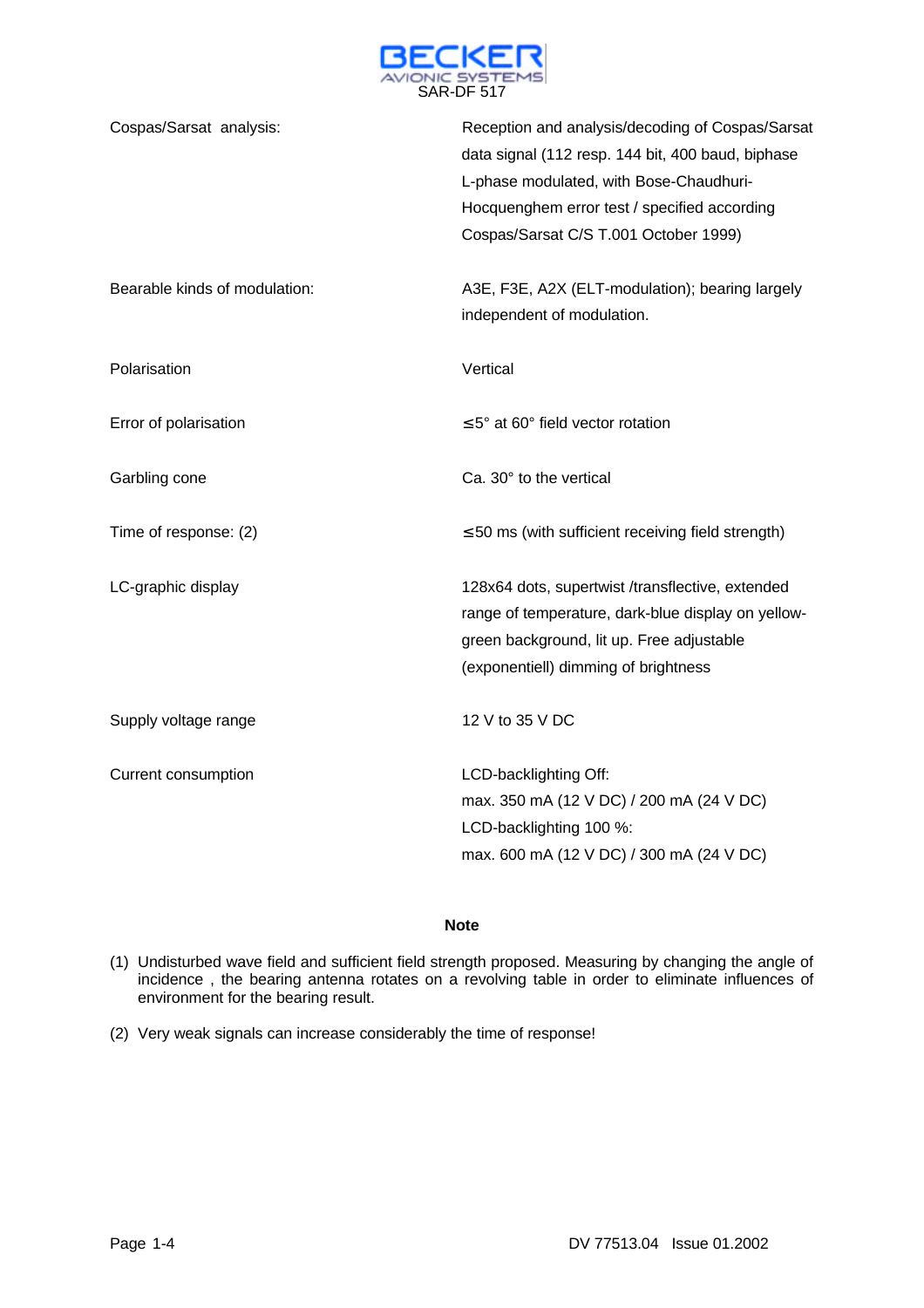

#### 1.3.2. **Interface**

External connections (optional / at Sub-D 9pol. Connector X4 male)

#### **Dimming:**

| Pin 8            | external voltage for<br>variable dimming                                                      | Analog input signal for variable controlling of the LCD-back-<br>ground and legends illumination. Input voltage free adjustable<br>in the range of [1,533]V at edit menu (Display Control Unit<br>Page5). Look chapter edit menu.<br>Default setting [1028]V. (10V=Off, 28V=max. dimming)<br>Impedance of input $>$ 50 k $\Omega$ |
|------------------|-----------------------------------------------------------------------------------------------|-----------------------------------------------------------------------------------------------------------------------------------------------------------------------------------------------------------------------------------------------------------------------------------------------------------------------------------|
| Pin 6            | night status line<br>only at SAR-DF 517 N<br>with NVG frontpanel,<br>otherwise don't connect. | Low-active. At input voltage $< 2.5V$ the dimming operates in<br>night mode. Max. of brightness ca. 2% of day/default mode<br>Impedance of input $>$ 50 k $\Omega$                                                                                                                                                                |
| Pin <sub>4</sub> | NVG status line<br>only at SAR-DF 517 N<br>with NVG frontpanel,<br>otherwise don't connect.   | Low-active. At input voltage $< 2.5V$ the dimming operates in<br>NVG mode. Max. of brightness ca. 2% of day/default mode<br>Impedance of input $>$ 50 k $\Omega$                                                                                                                                                                  |

#### **Audio/LF:**

| Pin 7<br>Audio output signal | AC coupled voltage source with very low inner resistance.<br>Max. output voltage ca $8V_{SS} = 2.83V_{RMS}$ at Volume <sub>Max</sub> .<br>Max. output power ca. 2W with $4\Omega$ speaker. |                                                                                                                                                                                      |
|------------------------------|--------------------------------------------------------------------------------------------------------------------------------------------------------------------------------------------|--------------------------------------------------------------------------------------------------------------------------------------------------------------------------------------|
|                              |                                                                                                                                                                                            | If a headphone is connected $[32600]\Omega / 100mW$ , we<br>recommend using a resistor $(18\Omega / 0.25W)$ between audio<br>output and headphone to prevent damaging the headphone. |

#### **Serial interface RS232:** (9600 baud, 8 databits, 1 stoppbit, no parity)

| Pin <sub>3</sub> | Fxd        | Serial output (ca. $\pm 10V$ ) |
|------------------|------------|--------------------------------|
| Pin 2            | <b>Rxd</b> | Serial input (ca. $\pm 10V$ )  |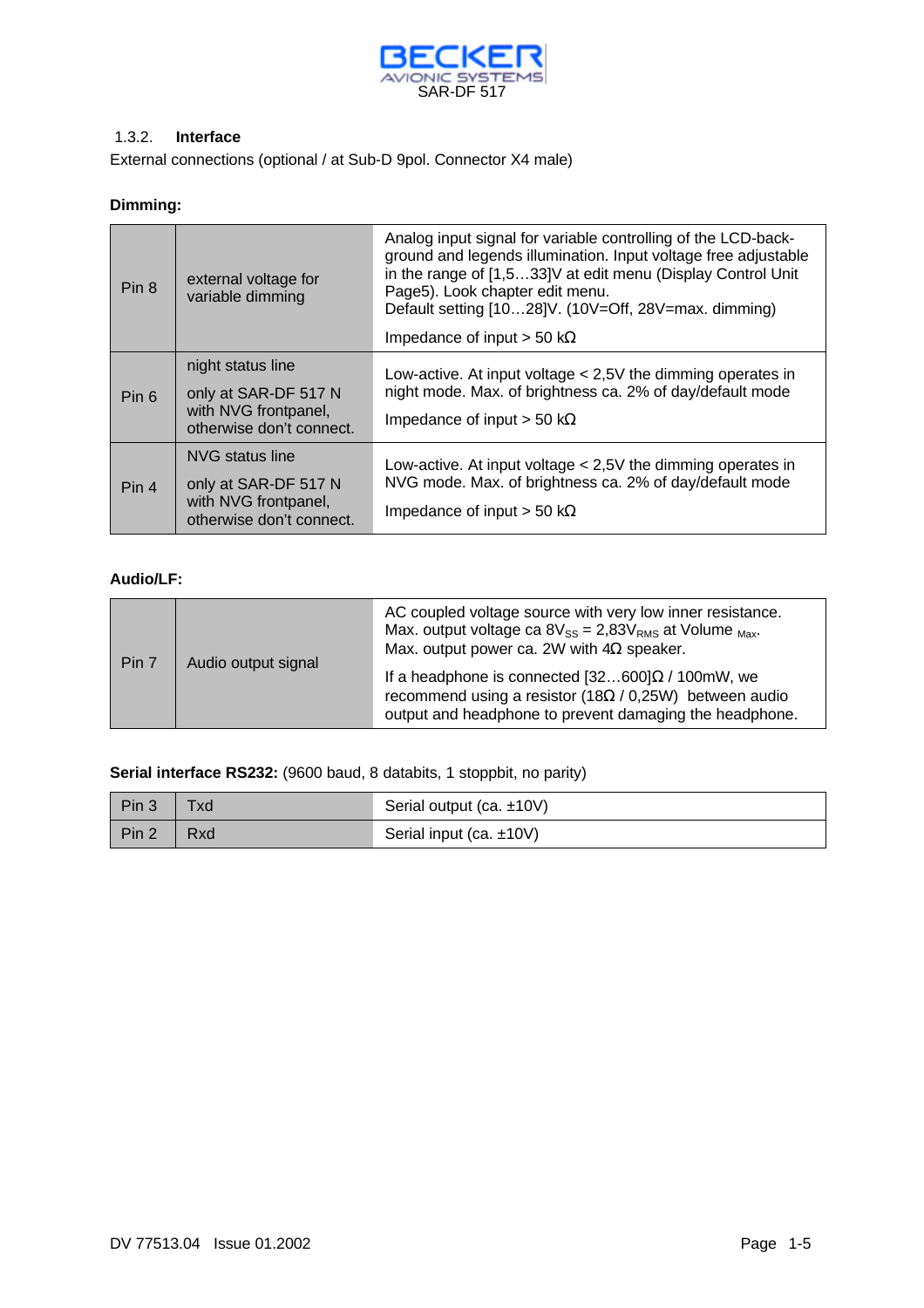

#### **1.3.3. Environmental Data**

| Display:                               |                   |
|----------------------------------------|-------------------|
| permissible operating temperature (3): | $-20$ °C  + 60 °C |
| permissible storage temperature:       | $-30$ °C $+80$ °C |
|                                        |                   |
| <b>Temperature Range Antenna</b>       |                   |
| permissible operating temperature (3): | $-40 °C  + 60 °C$ |
| permissible storage temperature:       | $-55 °C  + 80 °C$ |
|                                        |                   |

#### **Note**

(3) For temperatures lower than  $-10$  °C a warm-up period up to 15 min. is necessary.

#### **Protective System:**

| Bearing Antenna: | IP 67 |
|------------------|-------|
|                  |       |

#### **1.3.4. Mechanical Data and Weights**

#### **Weights:**

| Display Unit:    | 250 <sub>g</sub> |
|------------------|------------------|
| Bearing Antenna: | 2000 g           |

#### **Dimensions:**

| Display unit:    | 82mm x 82mm x 43mm          |
|------------------|-----------------------------|
|                  | (width x height x depth)    |
| Bearing antenna: | $\varnothing$ 270mm x 185mm |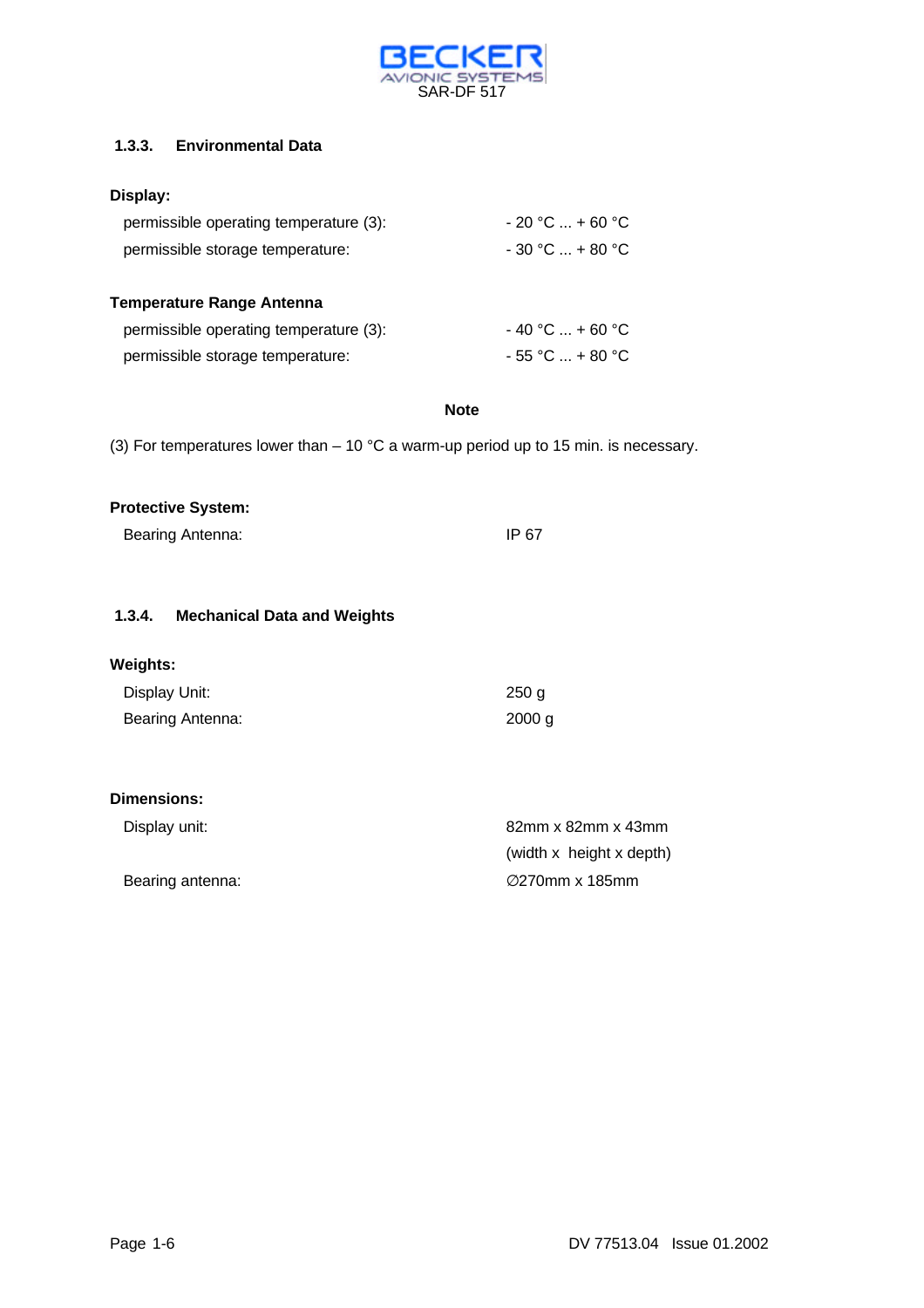

#### **1.4. Frequencies of Channels on Maritime band**

Frequency-range at SAR-DF 517 a maritime band: 156.000MHz ... 157.975MHz

| Channel No.:   | Frequenc-y<br>(sea - station) | Frequency-<br>(coast - Station) |  |
|----------------|-------------------------------|---------------------------------|--|
| $\mathbf{1}$   | 156.050 MHz                   | 160.650 MHz                     |  |
| $\overline{2}$ | 156.100 MHz                   | 160.700 MHz                     |  |
| 3              | 156.150 MHz                   | 160.750 MHz                     |  |
| $\overline{4}$ | 156.200 MHz                   | 160.800 MHz                     |  |
| 5              | 156.250 MHz                   | 160.850 MHz                     |  |
| 6              | 156.300 MHz                   | 160.900 MHz                     |  |
| $\overline{7}$ | 156.350 MHz                   | 160.950 MHz                     |  |
| 8              | 156.400 MHz                   |                                 |  |
| 9              |                               | 156.450 MHz                     |  |
| 10             |                               | 156.500 MHz                     |  |
| 11             |                               | 156.550 MHz                     |  |
| 12             |                               | 156.600 MHz                     |  |
| 13             |                               | 156.650 MHz                     |  |
| 14             |                               | 156.700 MHz                     |  |
| 15             |                               | 156.750 MHz                     |  |
| 16             | 156.800 MHz                   |                                 |  |
| 17             | 156.850 MHz                   |                                 |  |
| 18             | 156.900 MHz                   | 161.500 MHz                     |  |
| 19             | 156.950 MHz                   | 161.550 MHz                     |  |
| 20             | 157.000 MHz                   | 161.600 MHz                     |  |
| 21             | 157.050 MHz                   | 161.650 MHz                     |  |
| 22             | 157.100 MHz                   | 161.700 MHz                     |  |
| 23             | 157.150 MHz                   | 161.750 MHz                     |  |
| 24             | 157.200 MHz                   | 161.800 MHz                     |  |
| 25             | 157.250 MHz                   | 161.850 MHz                     |  |
| 26             | 157.300 MHz                   | 161.900 MHz                     |  |
| 27             | 157.350 MHz                   | 161.950 MHz                     |  |
| 28             | 157.400 MHz                   | 162.000 MHz                     |  |
| 60             | 156.025 MHz                   | 160.625 MHz                     |  |
| 61             | 156.075 MHz                   | 160.675 MHz                     |  |
| 62             | 156.125 MHz                   | 160.725 MHz                     |  |
| 63             | 156.175 MHz                   | 160.775 MHz                     |  |
| 64             | 156.225 MHz                   | 160.825 MHz                     |  |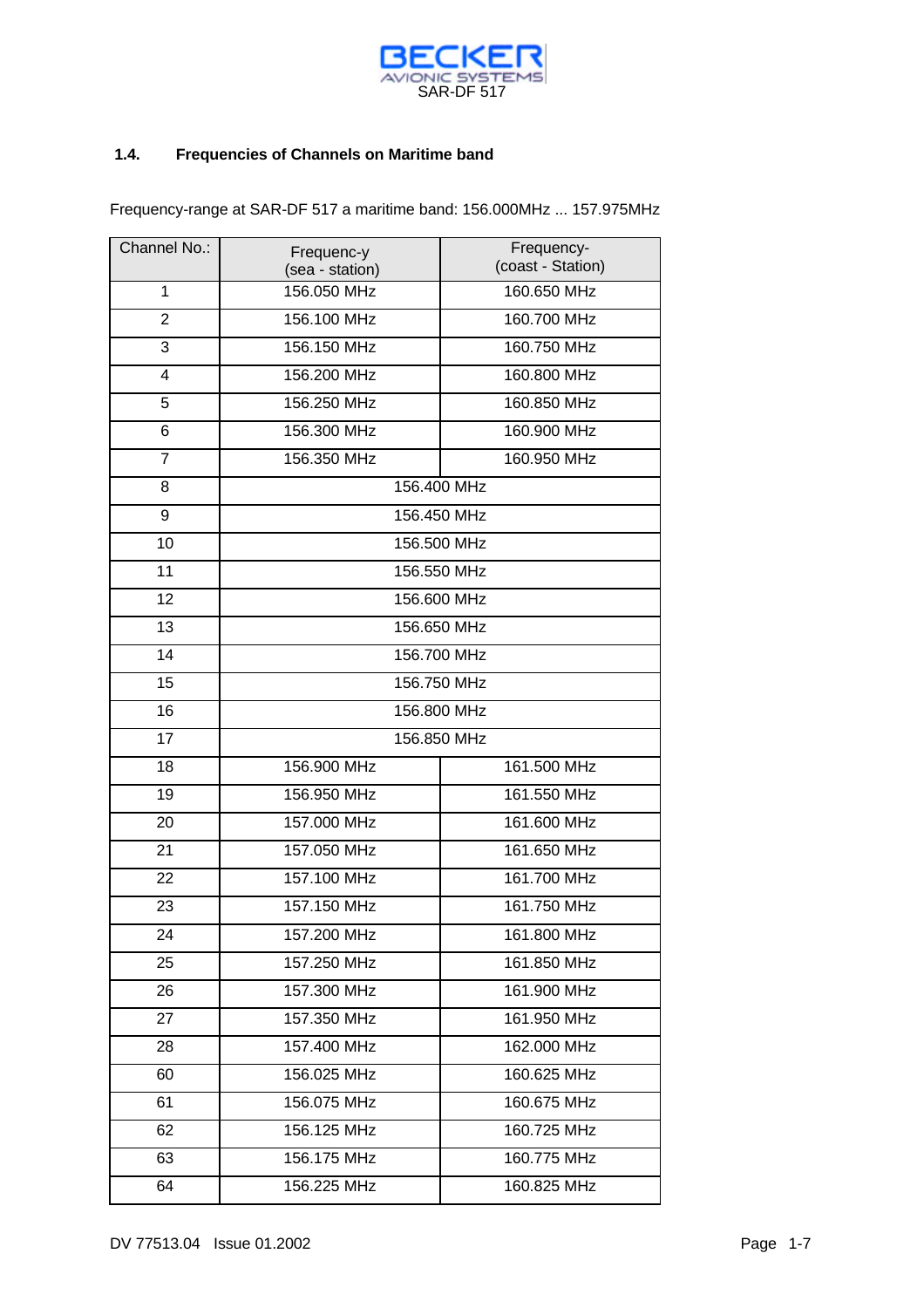

| Channel No.: | Frequenc-y<br>(sea - station) | Frequency-<br>(coast - Station) |  |
|--------------|-------------------------------|---------------------------------|--|
| 65           | 156.275 MHz                   | 160.875 MHz                     |  |
| 66           | 156.325 MHz                   | 160.925 MHz                     |  |
| 67           |                               | 156.375 MHz                     |  |
| 68           |                               | 156.425 MHz                     |  |
| 69           |                               | 156.475 MHz                     |  |
| 70           |                               | 156.525 MHz                     |  |
| 71           |                               | 156.575 MHz                     |  |
| 72           |                               | 156.625 MHz                     |  |
| 73           |                               | 156.675 MHz                     |  |
| 74           |                               | 156.725 MHz                     |  |
| 75           | 156.775 MHz                   |                                 |  |
| 76           | 156.825 MHz                   |                                 |  |
| 77           |                               | 156.875 MHz                     |  |
| 78           | 156.925 MHz                   | 161.525 MHz                     |  |
| 79           | 156.975 MHz                   | 161.575 MHz                     |  |
| 80           | 157.025 MHz                   | 161.625 MHz                     |  |
| 81           | 157.075 MHz                   | 161.675 MHz                     |  |
| 82           | 157.125 MHz                   | 161.725 MHz                     |  |
| 83           | 157.175 MHz                   | 161.775 MHz                     |  |
| 84           | 157.225 MHz                   | 161.825 MHz                     |  |
| 85           | 157.275 MHz                   | 161.875 MHz                     |  |
| 86           | 157.325 MHz                   | 161.925 MHz                     |  |
| 87           | 157.375 MHz                   | 161.975 MHz                     |  |
| 88           | 157.425 MHz                   | 162.025 MHz                     |  |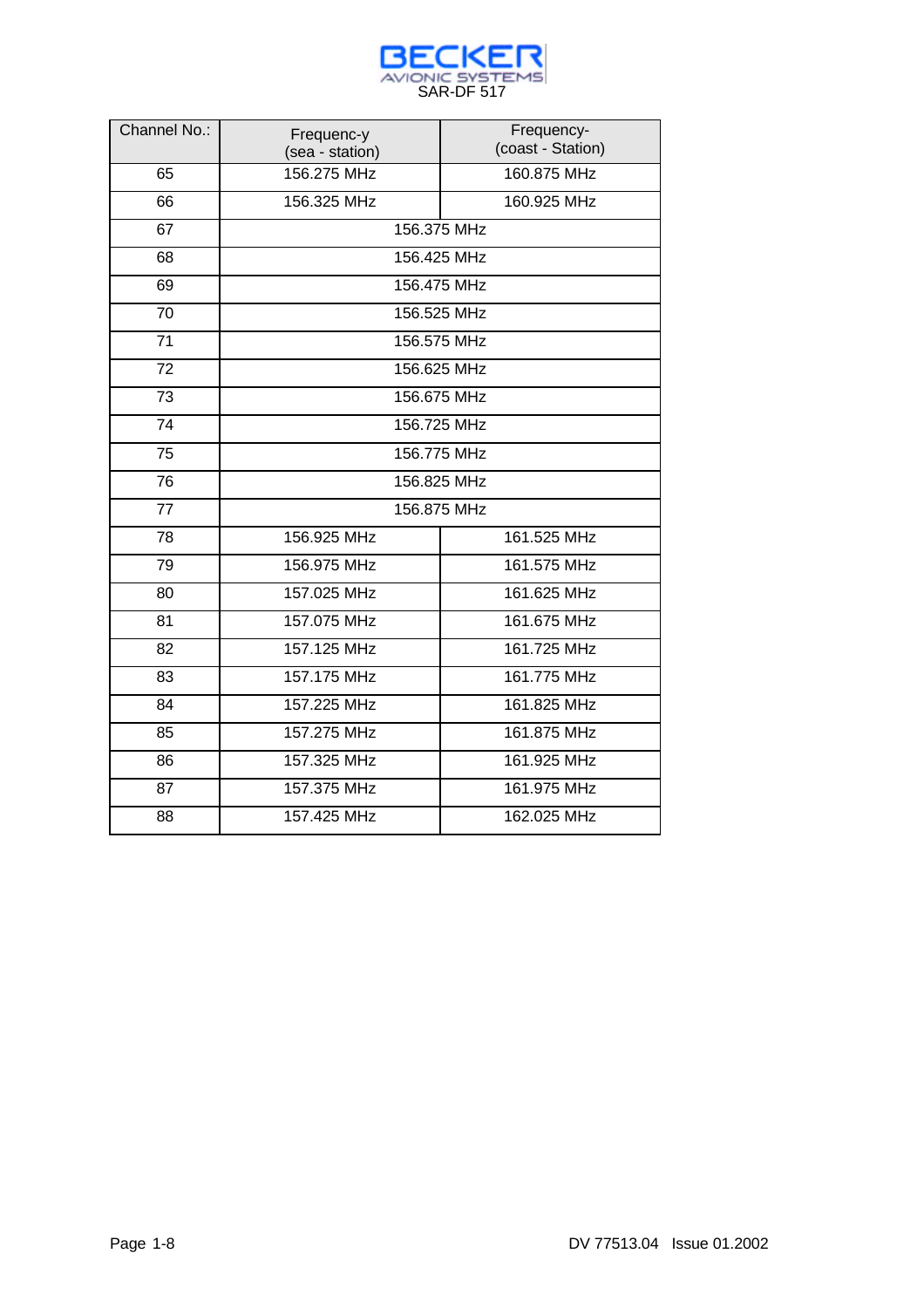

#### **1.5. Scope of Delivery**

Display Control Unit DCU 537 Article-No.: 0531.324-924 Antenna Direction Finder SAR-DF 517 Article-No.: 0531.316-924 (with Receiver and DF-Controller)

#### **1.6. Accessories**

Connector set for cable (antenna  $\leftarrow \rightarrow$  display unit) and power supply Connector set 1 Article-No.: 0542.571-954 Consist of Cable connector round antenna Cable connector D-Sub display unit Cable connector D-Sub power supply Connector set 2 (on request) and a set of the Article-No.: 0542.581-954 Consist of 5m Cable completed (Cable connector round antenna and unconnected on D-Sub display unit) Cable connector D-Sub power supply of 3 m **Connector set 3 (on request)**  $\qquad \qquad$  Article-No.: 0542.598-954 Consist of 10m Cable completed (Cable connector

round antenna and unconnected on D-Sub display unit)

Cable connector D-Sub power supply of 3 m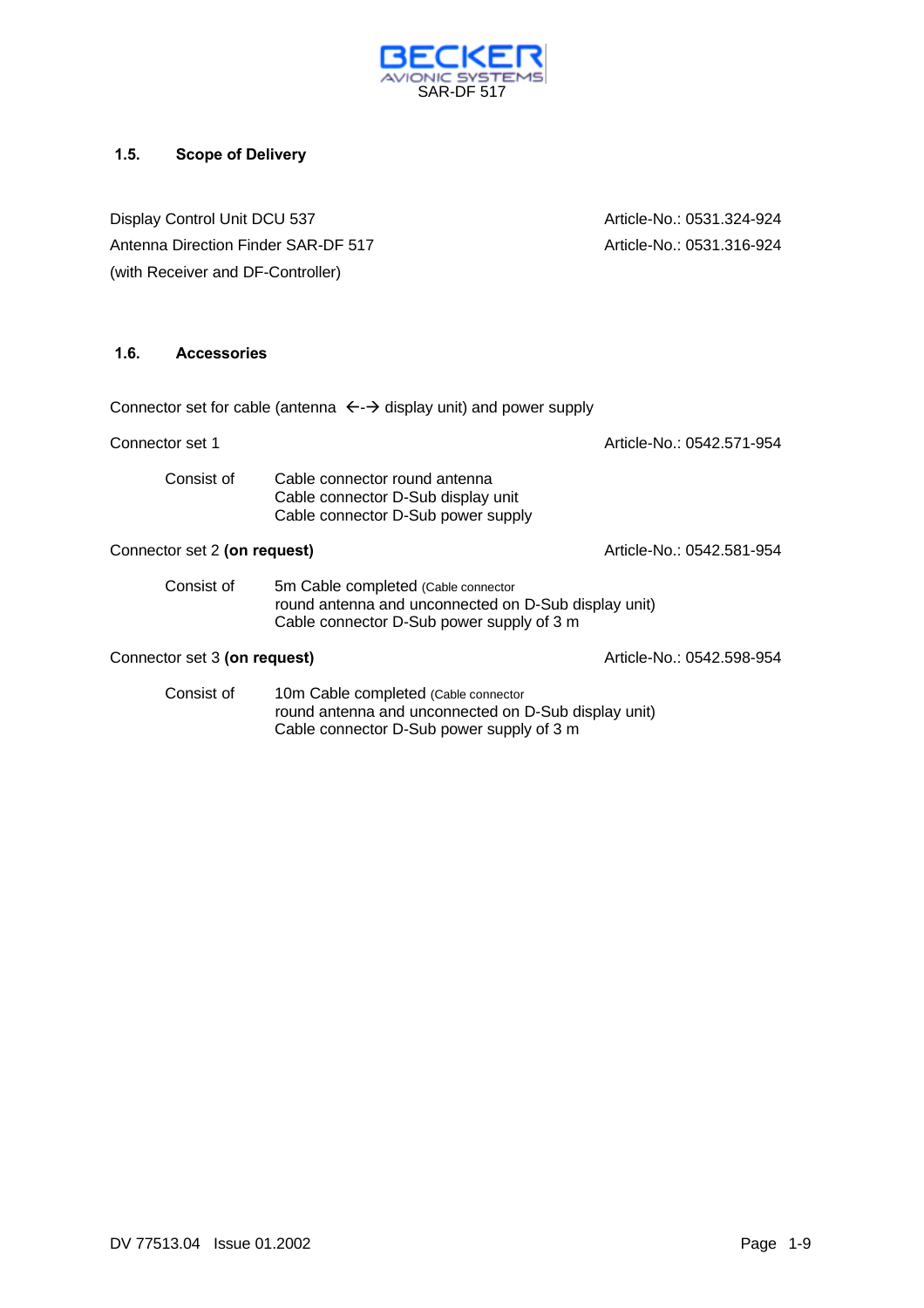

**Blank**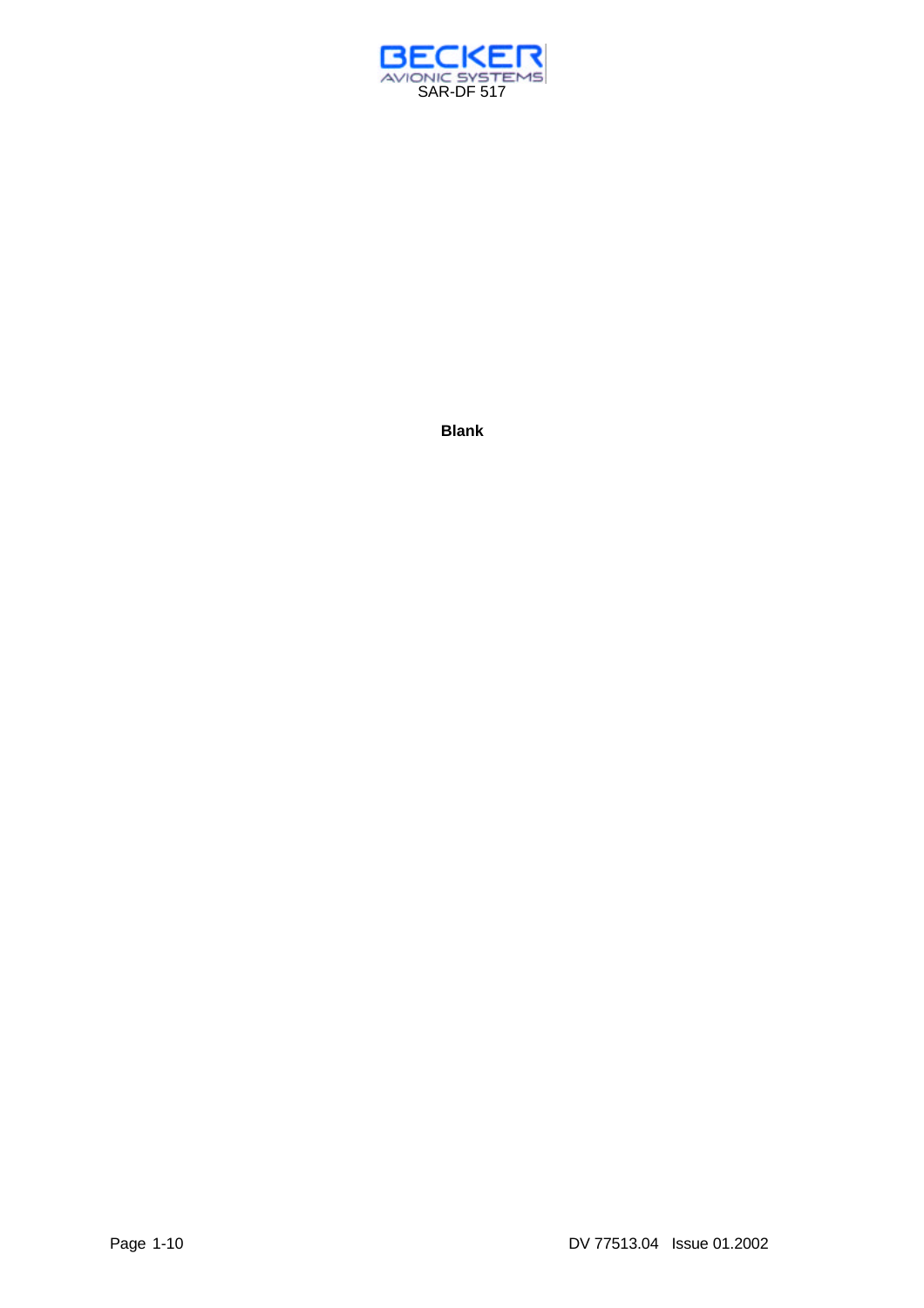

#### **Section 2 Installation**

#### **2.1 General**

The installation of the display unit and antenna unit depends on the type of aircraft and equipment and therefore only a general information can be given in this section.

#### **2.1.1. Inspection before installation**

Place the packed unit on a clean, flat surface. Open the reusable package, carefully remove the units and check for completeness. Replace the packaging material in the shipping container and keep it so that the unit can again be properly packed for storage or shipping.

Before installing the dispaly unit and antenna unit in an aircraft, carry out a visual inspection for any transport damage, paying particular attention to the following:

Dirt, dents, scratches, corrosion, broken attaching parts on the housing and housing parts.

Dirt and scratches on the identification plate, front panel, LC display and marking.

Dirt, bent or broken pins, cracked connector inserts.

Dirt and mechanical damage on the rotary switches, push-buttons and knobs.

Missing screws.

#### **If damage is found, immediately inform the carrier.**

#### **2.2 Mechanical installation display unit**

The display unit is designed for installation in the instrument panel or operating console of an aircraft. The necessary dimensional details are given in Fig. 2-1 and Fig. 2-2.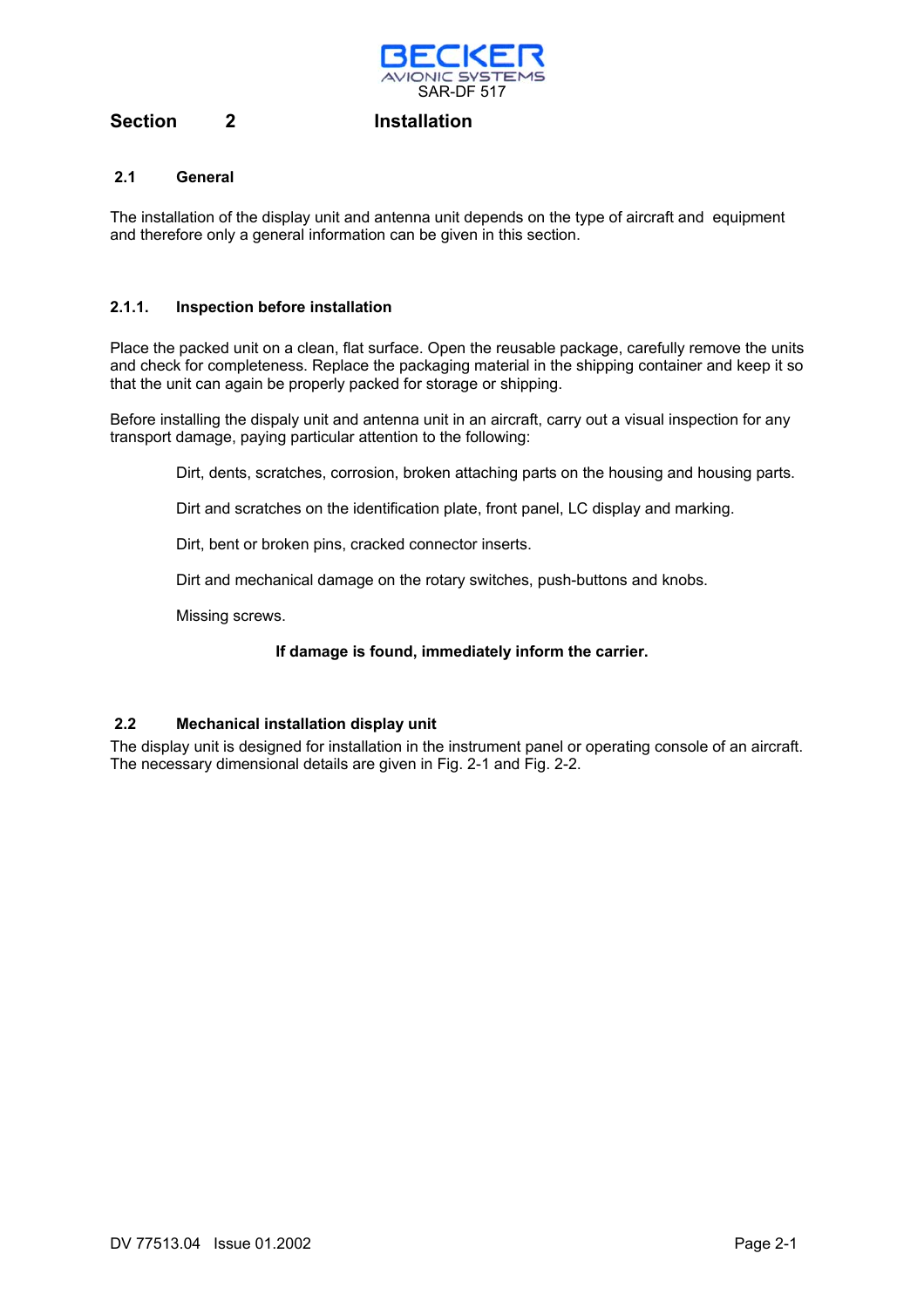



Fig 2-1 Dimension Drawing of the Display Unit



The display unit may be mounted into a front panel by the means of this mounting drawing:

Mounting hole for display unit

Fig 2-2 Mounting Drawing of the Display Unit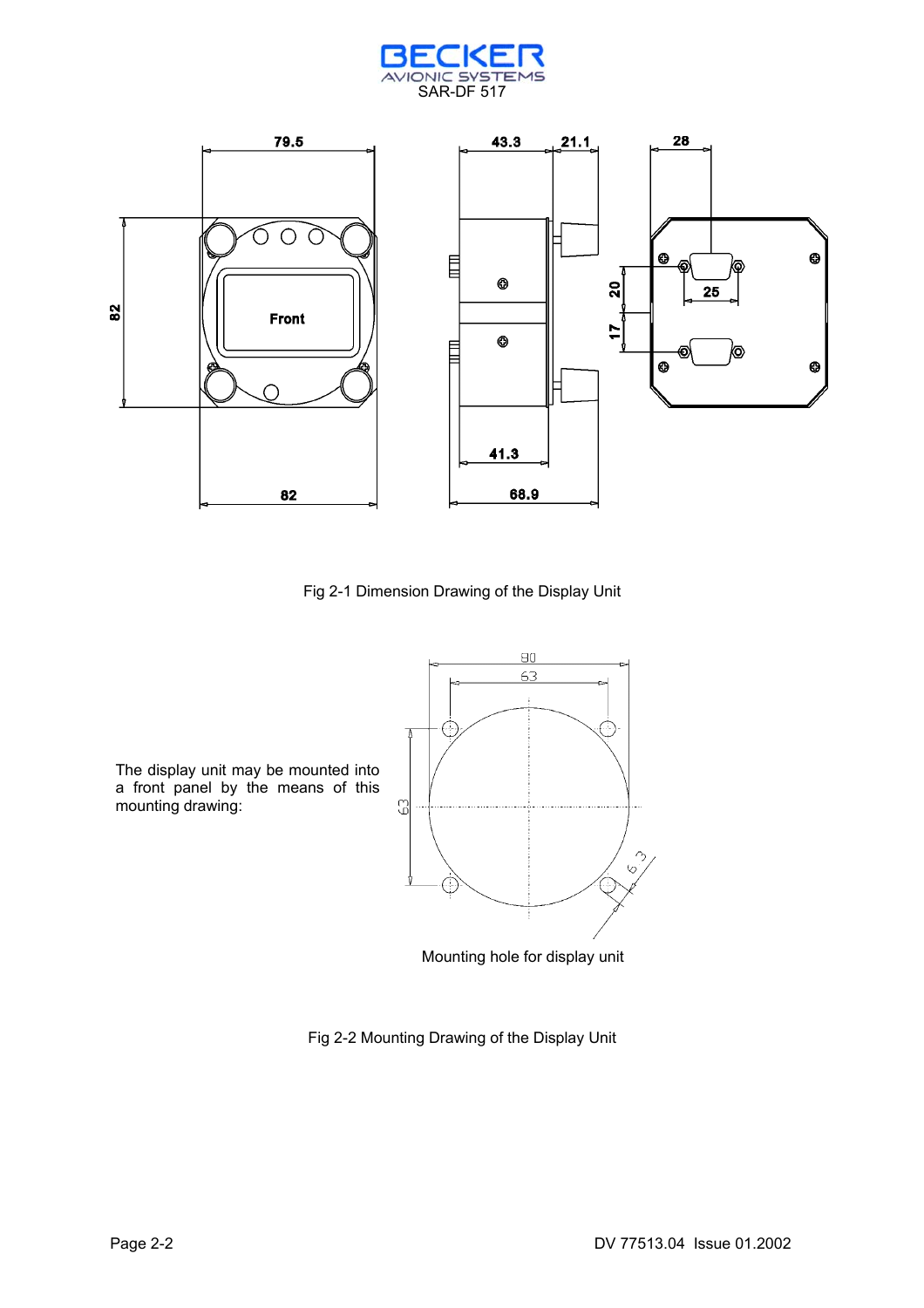

#### **2.3 Mechanical installation antenna unit**

The antenna unit is designed for installation in the outside of an aircraft. The necessary dimensional details are given in fig 2-3 and Fig. 2-4.

A convenient position of the monopole bearing antenna is decisive for good bearing results. The antenna needs an effective ground connection to the body of the helicopter or to the roof of the vehicle. If no metallic mounting surface available, a metallic sheet or similar (net) with connection to ground has to be applied first between vehicle-body and antenna.



Fig 2-3 Mounting Drawing of the Antenna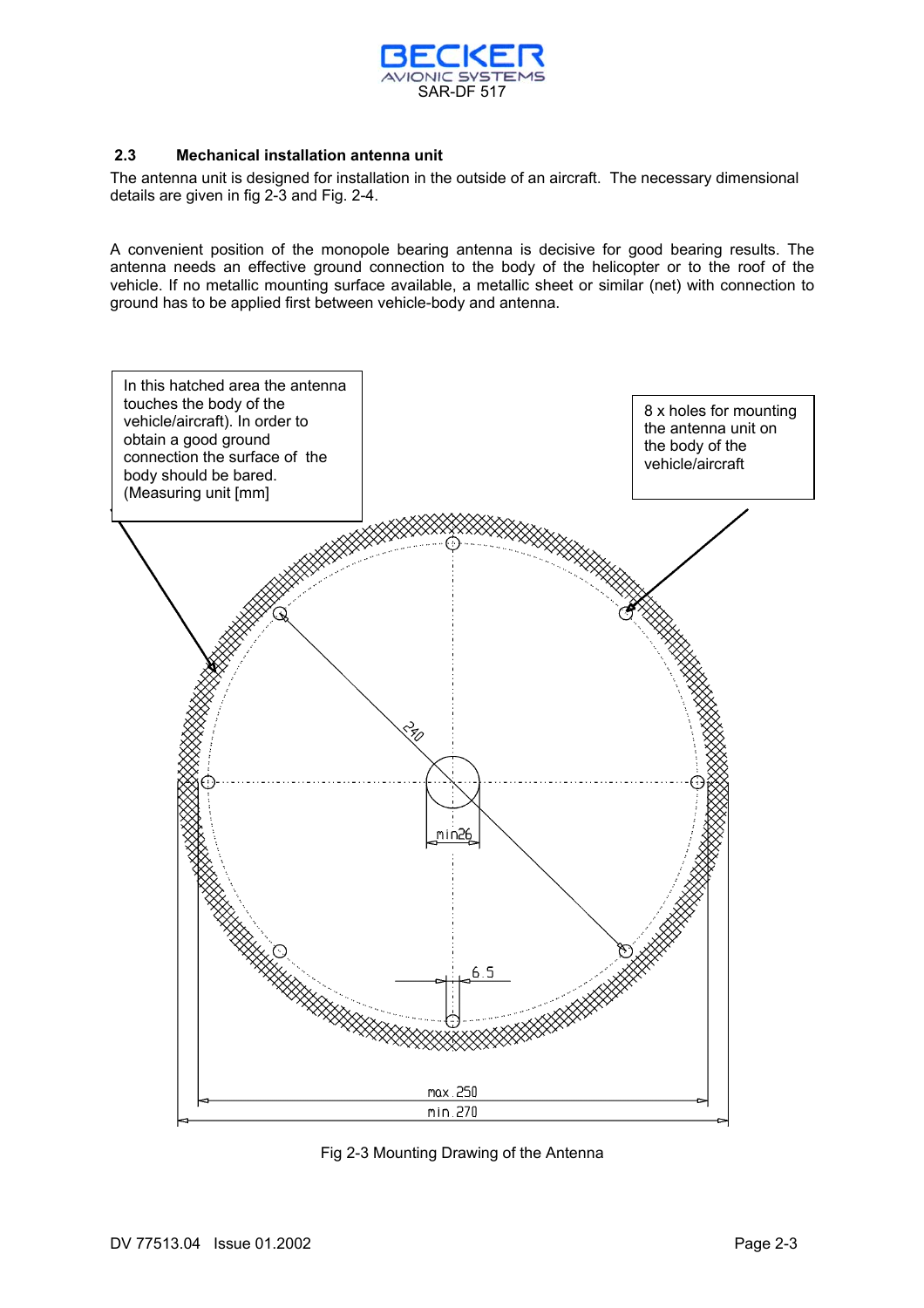



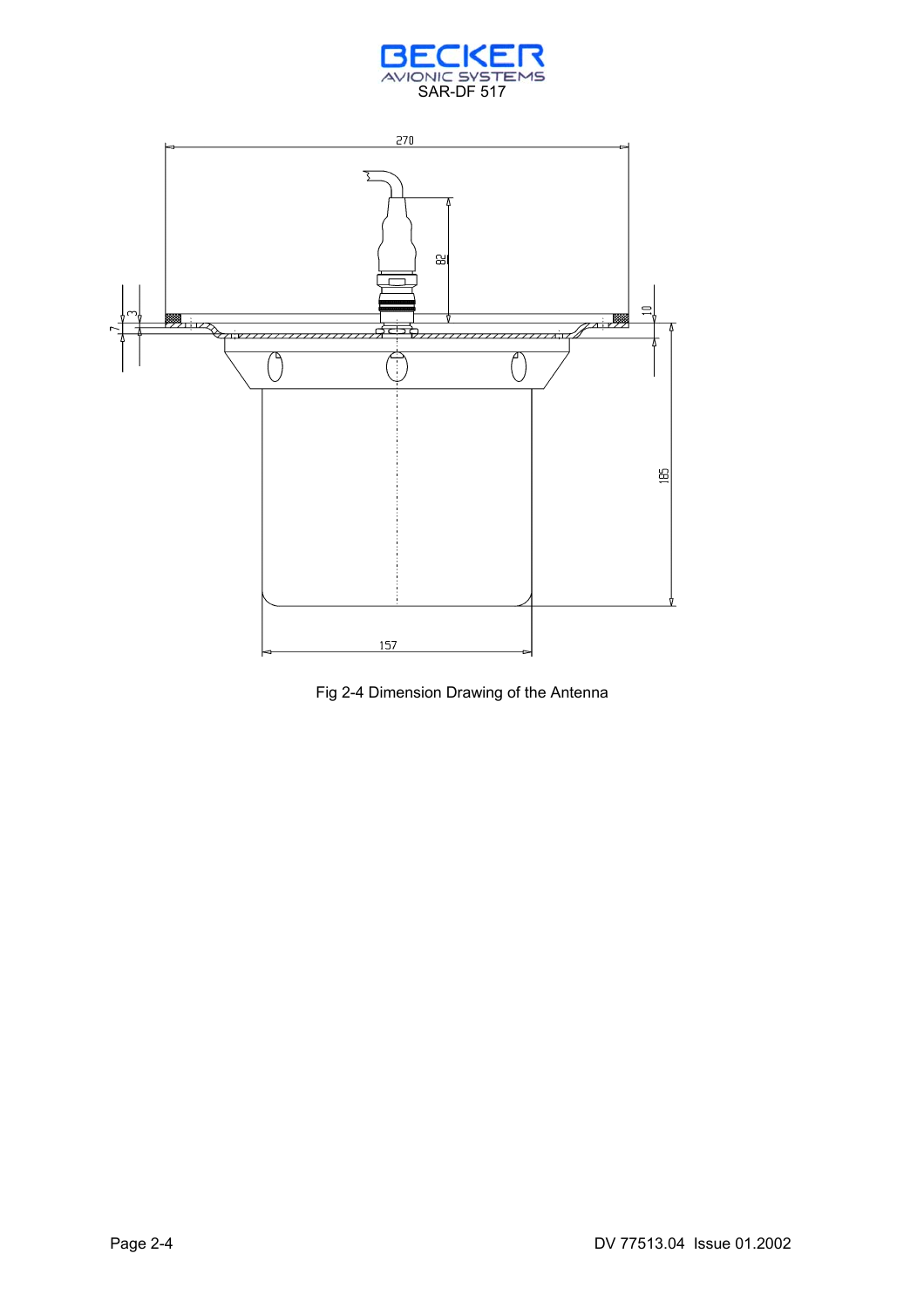

#### **2.4 Information for the installation of the antenna Unit**

At the installation of the antenna Unit has to be taken into account, that the sticker on  $(\rightarrow N \leftarrow)$ respectively assembles the corresponding drill hole into the longitudinal axis of the aircraft and in direction of flight is (see illustration 2-5).



Fig. 2-5 Montage direction of the antenna unit

The aircraft manufacturer usually provides information concerning the location of the antenna, which is usually also suitable for locating the antenna. It is mandatory that the following requirements be checked prior to installing the antenna in the absence of any other information :

The antenna can be mounted either above or below the fuselage, however, as near as possible to the aircraft centreline. In addition, the selected location should be away from projecting components (fixed undercarriage, tail plane or radar), and as far away as possible from other antennas. This is essential to avoid signal distortion and thus inaccurate bearing indication. Furthermore, the antenna and its feeders must no be located in the vicinity of sources of RF interference such as inverters, motors, regulators, generators and their wiring. It should also be noted that inverters can give rise to magnetic interference and thus detriment reception even though good screening may be provided.

In aircraft having a wooden or plastic airframe an electric counterweight plate or panel must be located within the fuselage at the antenna location with minimum dimension 80 x 80 cm. A good connectron between electrical counterweight plate or panel and ground is required.

In all cases, comply with FAA AC 43.12-2A requirements to ensure that the mounting location has sufficient strength. The installation dimensions are given in Fig. 2-3.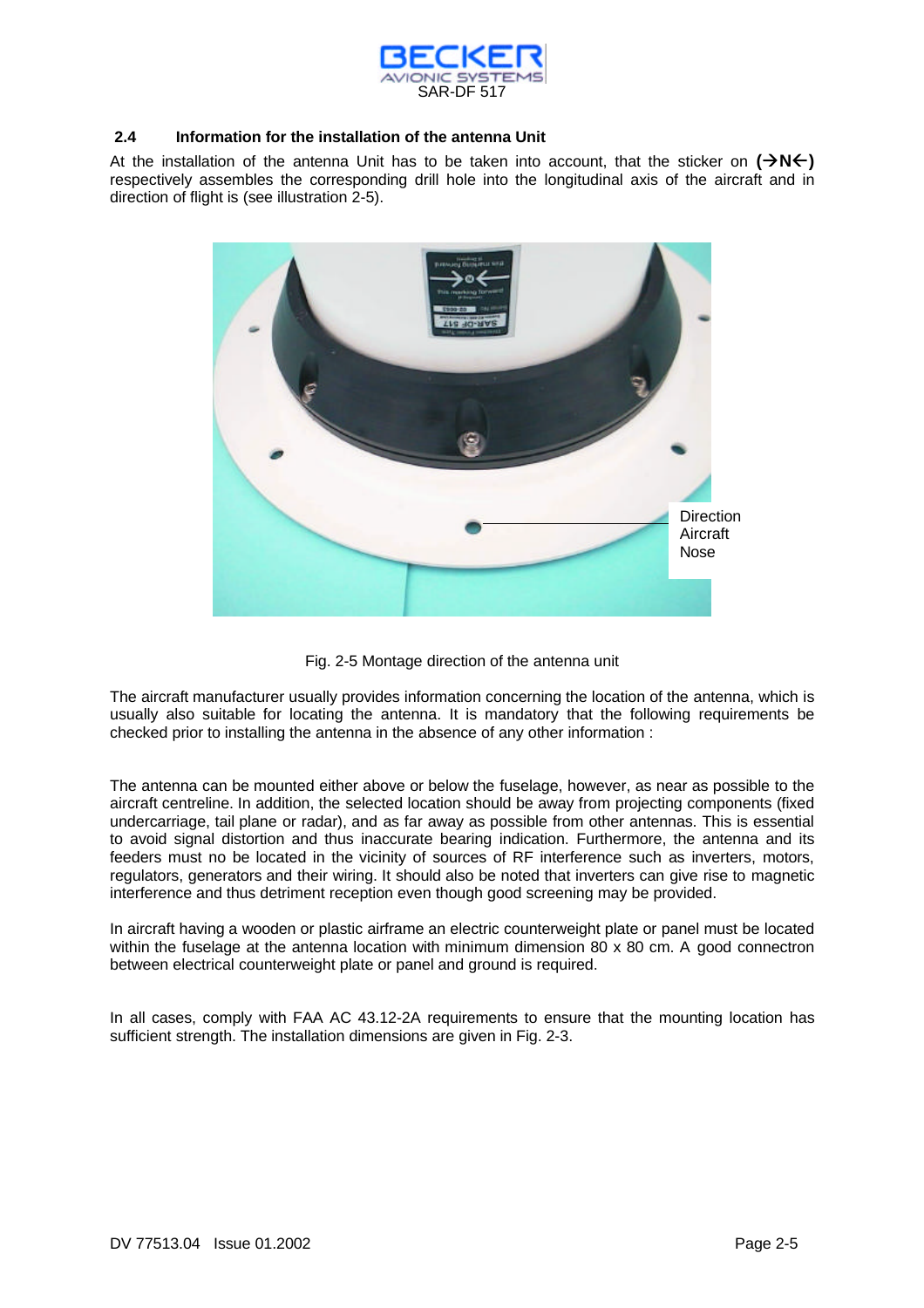

#### **2.5 Installation Wiring**

#### **2.5.1. General**

The Fig. 2-6 shows the Interwiring Diagram

Only suitable aircraft cable should be used. Use AWG 22 or AWG 24 for all wiring.

In addition, the following should be observed:

Pull rubber sleeves over the soldered connections on unit connectors.

A fuse or circuit breaker must be installed in the power supply line.

Before switching on the equipment, carefully check the wiring, making particularly sure that the positive and negative poles have not been confused anywhere.

#### **CAUTION !**

No high-frequency cables should be tied in together with the wiring of the direction finder. The connecting lines must also not be laid together with cables carrying audio signals or pulsed information (e.g. IFCS, DME, XPR, slaved gyro). The same holds for the supply and control lines of autopilotes.



Fig. 2-6 Interwiring Diagram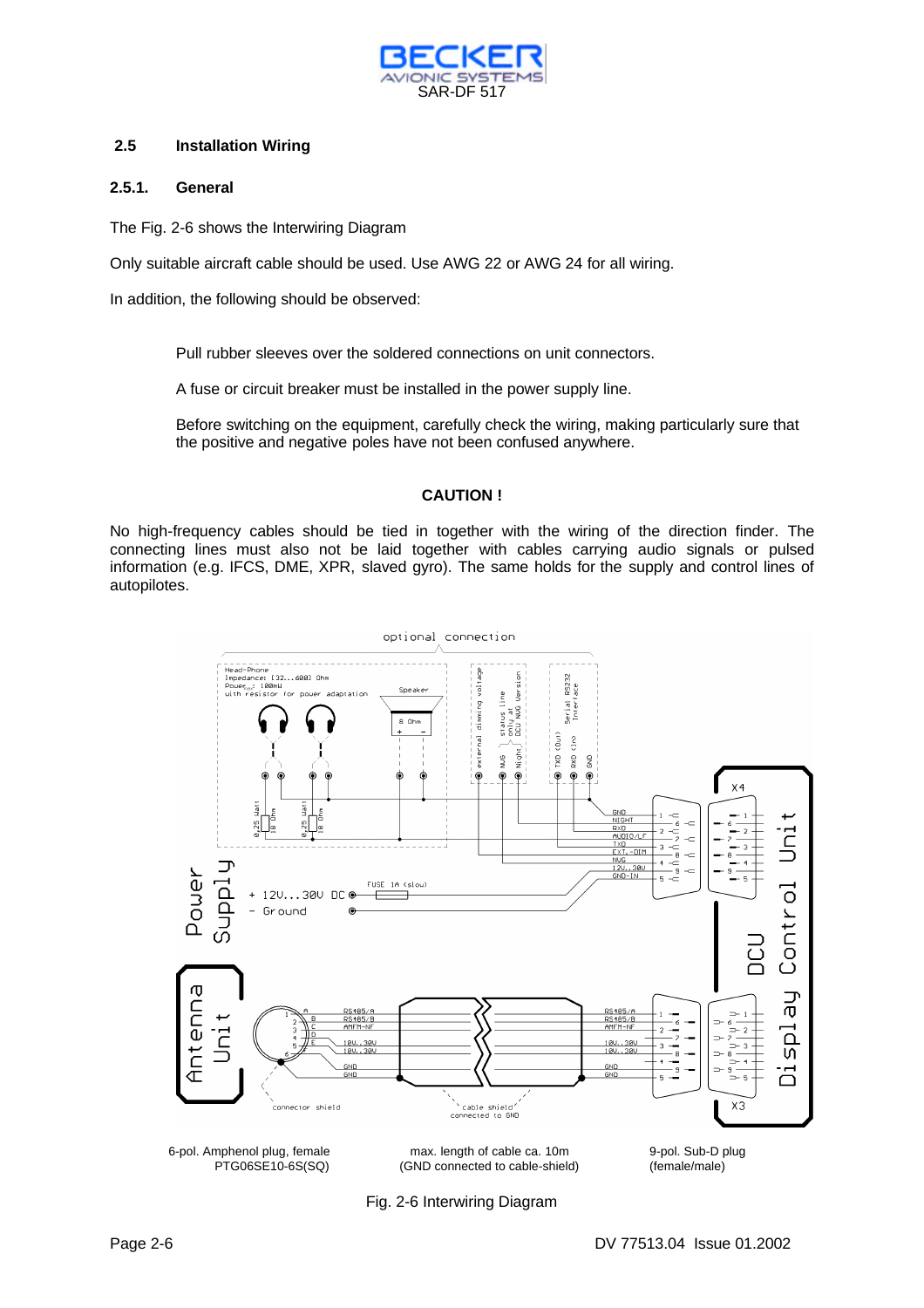

#### **2.5.2. Panel lighting**

The display unit is equipped with a panel lighting. The panel lighting may be connected to 1 V DC, to 33 V DC supply voltage.

Pin assignment of display unit (connector P 1).

Pin 9 (+) Pin 5 (ground)

#### **2.6 Post-installation check**

After installing the units, check the indication reading is correct and determine whether or not quadrantal error correction is necessary. If so, correction should be first carried out on the ground, then in the air. It is also necessary to establish whether any equipment in the aircraft electrical system in generating interference.

A functional check after installation is only reasonable for all system components (display unit, and antenna unit) together.

a. The test equipment fastening to the antenna unit and align with the marking (see illustration).



- b. Connect the test equipment at the signal geneator. Set an output frequency of 121.500 MHz.
- c. Switch on the Display unit, adjust to the correct frequency and observe the indication in the Bearing operating mode (Operating instruction see section 3). The Display should indication 0° relative bearing.
- d. Turn the Test equipment to position 90°; the Display should indication 90°.
- e. Turn the Test equipment to position 180°; the Display should indication 180°.
- f. Turn the Test equipment to position 270°; the Display should indication 270°.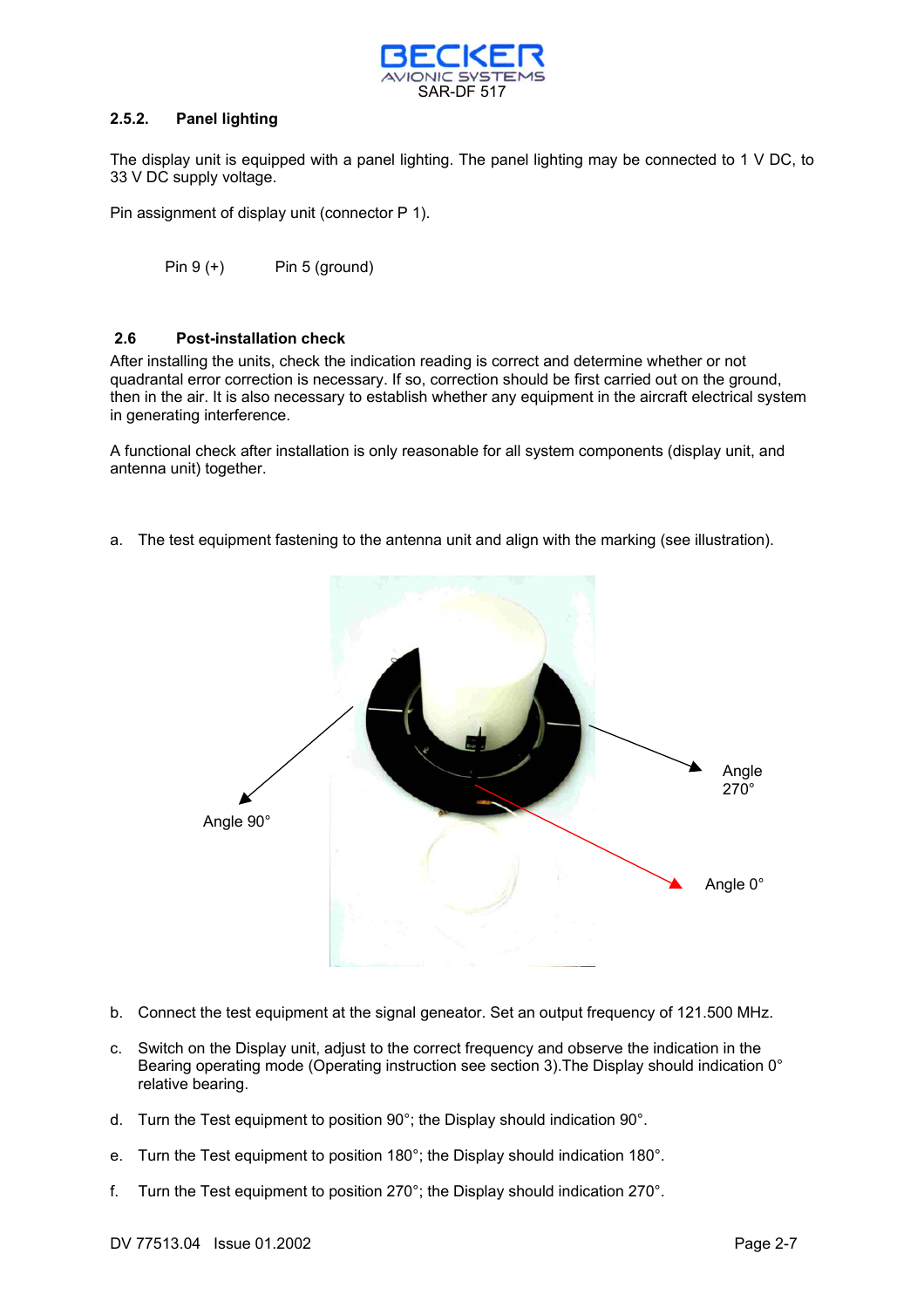

#### **2.6.1. Electrical Interference**

With the engines running and the aircraft electrical system on, check whether radio beacons at boundary range can still be received without interference (compare with post- installation check as described above).

Should the reading be influenced by local interference, trace the source by systematically switching off the electronic equipment, generators, etc. on the aircraft to establish which component is causing interference. Then suppress interference accordingly.

Typical Sources of Interference are :

1. Generators, regulators :

Suggested inteference suppression procedure :

- a) When fitting the antenna and the associated feeders wiring, make sure that these items of equipment are as far away as possible from the positive lead (from generator to battery).
- b) Block the positive lead from the generator to the regulator with an electrolytic capacitor ( max.500µF) at the regulator end.
- c) In the case of alternators, insert a filter (10  $50\mu$ H, 10 100 nF, e.g. Bosch 0290 002 002) in the lead connecting the regulator to the alternator field winding.
- d) Insert a filter (e.g. Bosch 0290 003 009/75A) in the positive lead from the generator to the battery in the vicinity of the generator.

Proceed with suppression work as described in a) above until no further interference is detected.

2. Static inverters, choppers, DC converters :

For interference suppression we suggest inserting a filter (e.g., Bosch 0290 003 006/6A) into the positive power supply lead close to the item concerned in order to isolate the harmonics of the chopper frequency from the aircraft wiring system.

3. RF interference :

Interference resulting from the operation of transponder, DME or communications equipment may occur if the associated antenna has poor ground contact and the screen fo the antenna connecting lead is thus causing radiation.

It is mandatory to always proceed in accordance with FAA AC 43.13-1A and FAA AC 43.13-2A requirements!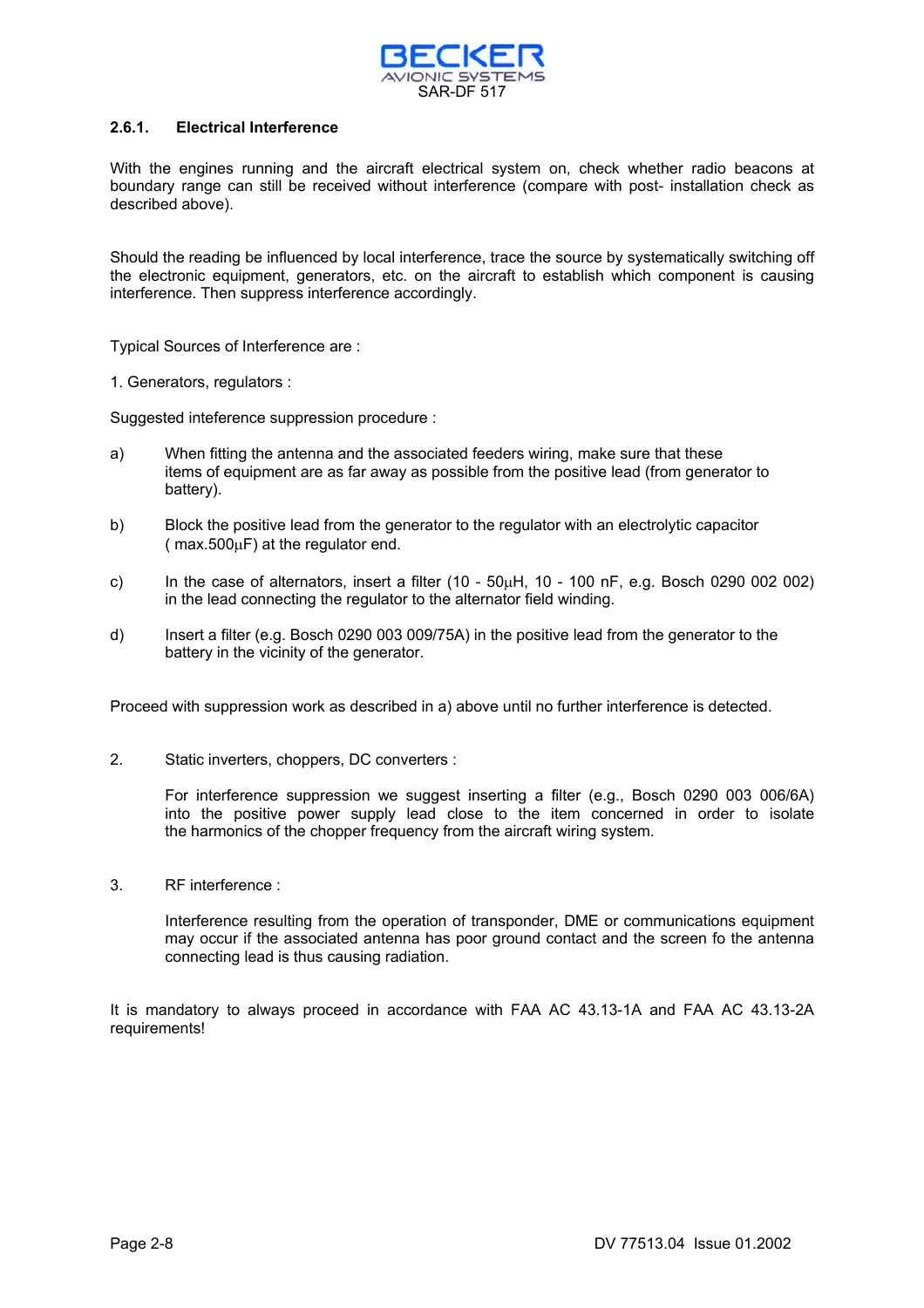

#### **Section 3 Operation**

#### **3.1. Important Basic Adjustments**

In order to achieve best use of the direction finder, the user is able to perform several adjustments of configuration. These adjustments can be set up in the edit-menu (display: page 5).

The most important adjustments are:

Mounting (adjustment of hanging or standing mounting)

External (remote) dimming of display

Description to these points see chapter Operating/ edit menu

#### **3.2. Operating**

Operating the direction finder is deliberately very simple with its clearly arranged layout. Except the upper page rotary switch and the ON/OFF push button the function of the operating elements depend always on the active page. All relevant adjustments can be controlled on the display.

#### **3.2.1. Power-On Procedure / Selection of Operating Mode**

When switching on the unit (and only then) the operating mode can be selected by the means of the PAGE-rotary switch. There is the choice between the emergency mode with fixed preselected emergency frequencies and the training mode. The training mode is characterized by freely selectable training frequencies instead of preadjusted emergency frequencies. (See also bearing mode / frequency).



Fig. 3-1 Selection of Working Mode at Power on of the Unit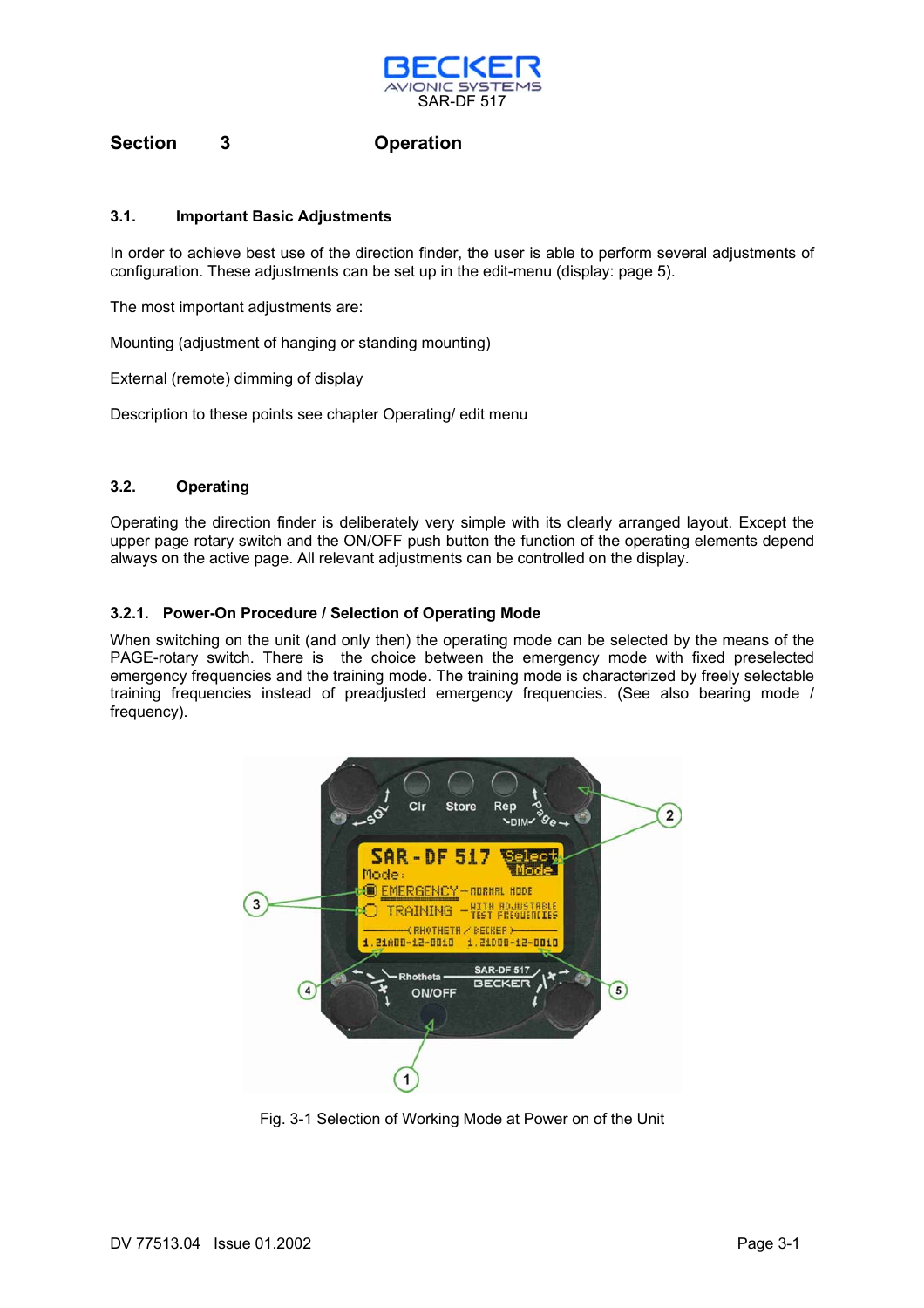

- **1** >**ON/OFF**< Pushbutton to switch on/off the device.
- **2** > **Page** / **Select Mode** < rotary switch for selection of the operating mode after power-on.
- **3 >Mode**< Indication of the actual operating mode.
	- Emergency: Selection of the international emergency frequencies.

- Training: **free adiustable training frequencies.** 

- **4** Version/software-no. and serial no. of Antenna-Unit
- **5** Version/software no. and serial no. of Display-Unit

#### **3.2.2. General Functions**



Fig. 3-2 General Operating Elements of the Display Unit

**1** >**DIM**< In order to adjust "internally" the background brightness of the display press simultaneously the REP key while selecting the brightness with the PAGE rotary switch. The adjusted brightness of the display will remain stored after switching off the unit. The background of the LC-graphic display is equipped with a LED-array, whose brightness may be adjusted continuously (from 0 to 100%). Dimming will be performed in an exponential curve, thus allowing very accurate adjusting under night- resp. NVG-conditions.

#### **Internal dimming (on display unit):**

Always active, if external dimming input not connected, or applied voltage < 1V DC. (See plan interwiring).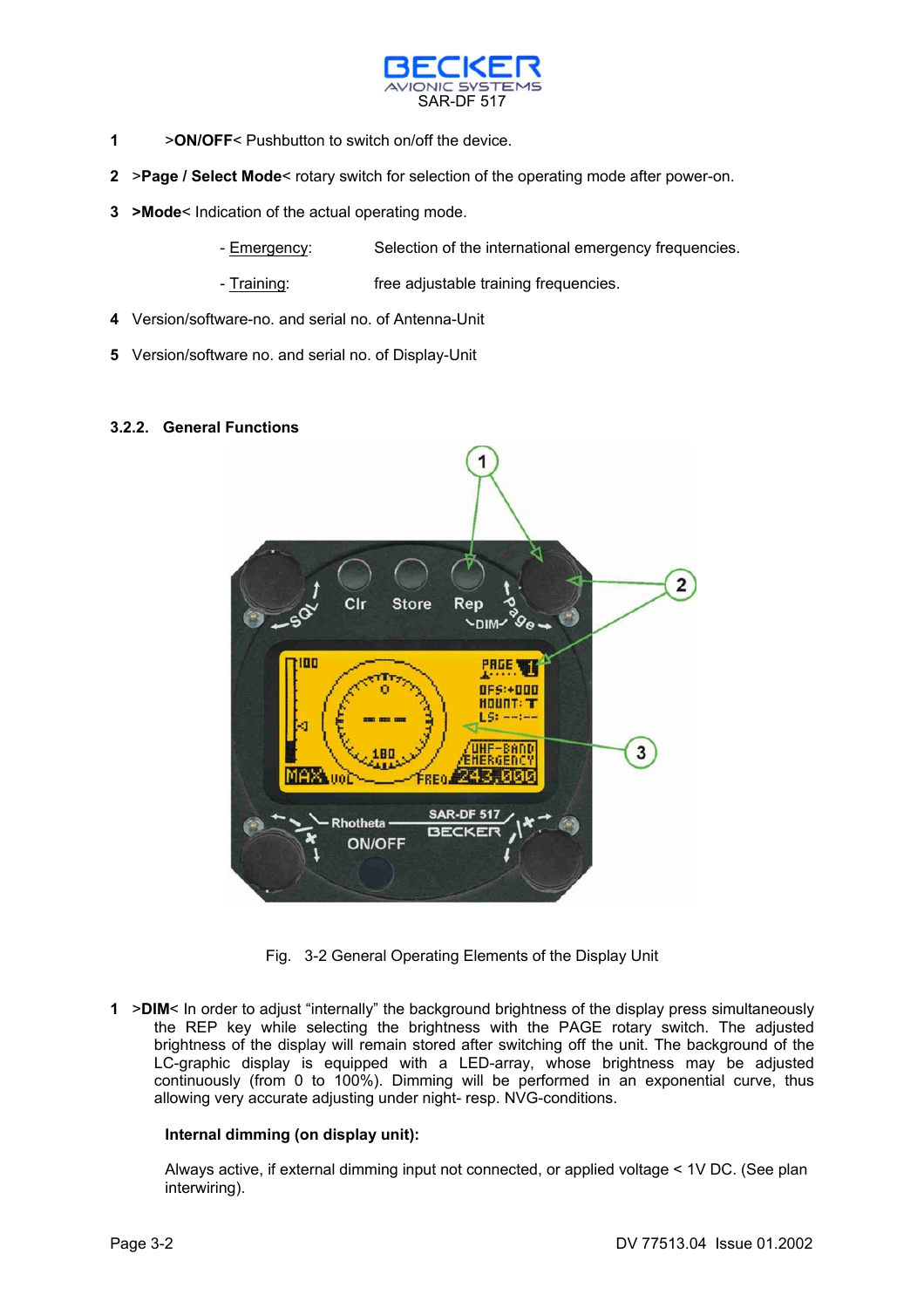

#### **External (remote) dimming:**

As soon as there's a voltage >1V DC at the dimming input the brightness is controlled externally, but remains additionally adjustable on the display unit. (See plan interwiring and operating/edit-menu).

- **2** >**PAGE**< Rotary switch to select the displayed active page and its corresponding operating mode. The current page number (1 to 6) is indicated in the display top right.
- **3** >**LC-graphic display**< (128x64 dots, supertwist, dark blue on yellow-green background.

#### **3.3. Bearing Mode**

On the device works in the bearing mode. As soon as a signal is received (receiving level above squelch level) the unaveraged maximal bearing values (spread) are indicated and, if interpretable, the averaged bearing value. Having received a signal, the last bearing value is shortly shown flashing, until the internal average bearing value store is cancelled after the time-hold span (see edit-menu)..

#### **3.3.1. Operating Elements in Bearing Mode:**



Fig. 3-3 Operating Elements in Bearing Mode

**1** >**FREQUENCY**< Rotary switch selecting the active frequency. The last selected frequency remains stored after switching off/on the device. The selected frequency is shown on the graphic display bottom right. Following the order of possible frequencies: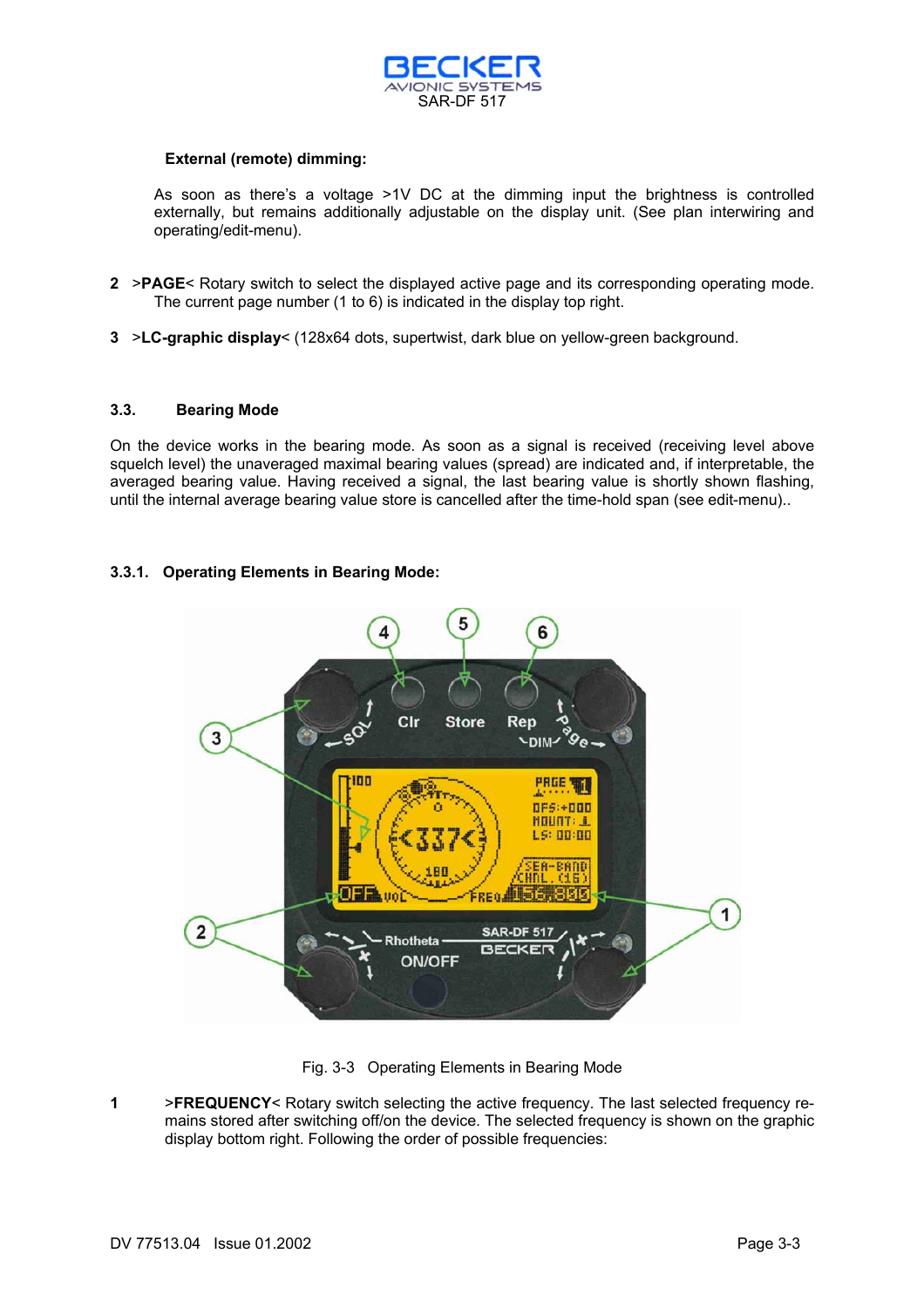

Mode: Emergency (all international emergency/distress frequencies)



Mode: Training (with free adjustable test/trainings-frequencies)



- **2** >**VOLUME**< Rotary switch for the AF-audio exit. A linked external speaker resp. amplifier can be adjusted in a range from 0% (off) to 100% (max). The selected volume is shown in the graphic display bottom left. The volume remains stored after switching off/on the device.
- **3** >**Squelch level**< Adjusts the squelch level, which has to be above the receiving level without signal (noise). For each frequency exists a squelch level, which has to be adjusted separately.
- **4** >**CLR**< Pushbutton for erasing the internal bearing value averaging store. The sophisticated averaging store increases bearing precision and effects at all a usable bearing display for bad receiving signals (if there is a far away transmitter and/or temporary complete loss of a receiving signal). Caused by the averaging procedure a drag error may occur, which might be disturbing after quick changes of course. In this case the indicated bearing value lags by the real bearing value for about two seconds (for very weak signals even longer). By pressing this pushbutton after a quick change of course the display will show the new bearing value without drag error.
- **5** >**STORE**< pushbutton . While bearing an AM signal a 3 kHz sound is superimposed to the audible AF because of technical reasons. When pushing this button this disturbing sound will be switched off (enables better hearing of a signal, meanwhile bearing isn't possible anymore). A FM signal ( e.g. maritime radio band) is always clearly understandable, for a filter in the device is fading-out the superimposed 3 kHz sound.
- **6** >**REPEAT**< Pushbutton, when pressed, showing the last valid bearing value with corresponding receiving level.



**3.3.2. Display in Bearing Mode**

Fig. 3-4 Display Page 1 (360°Bearing Display)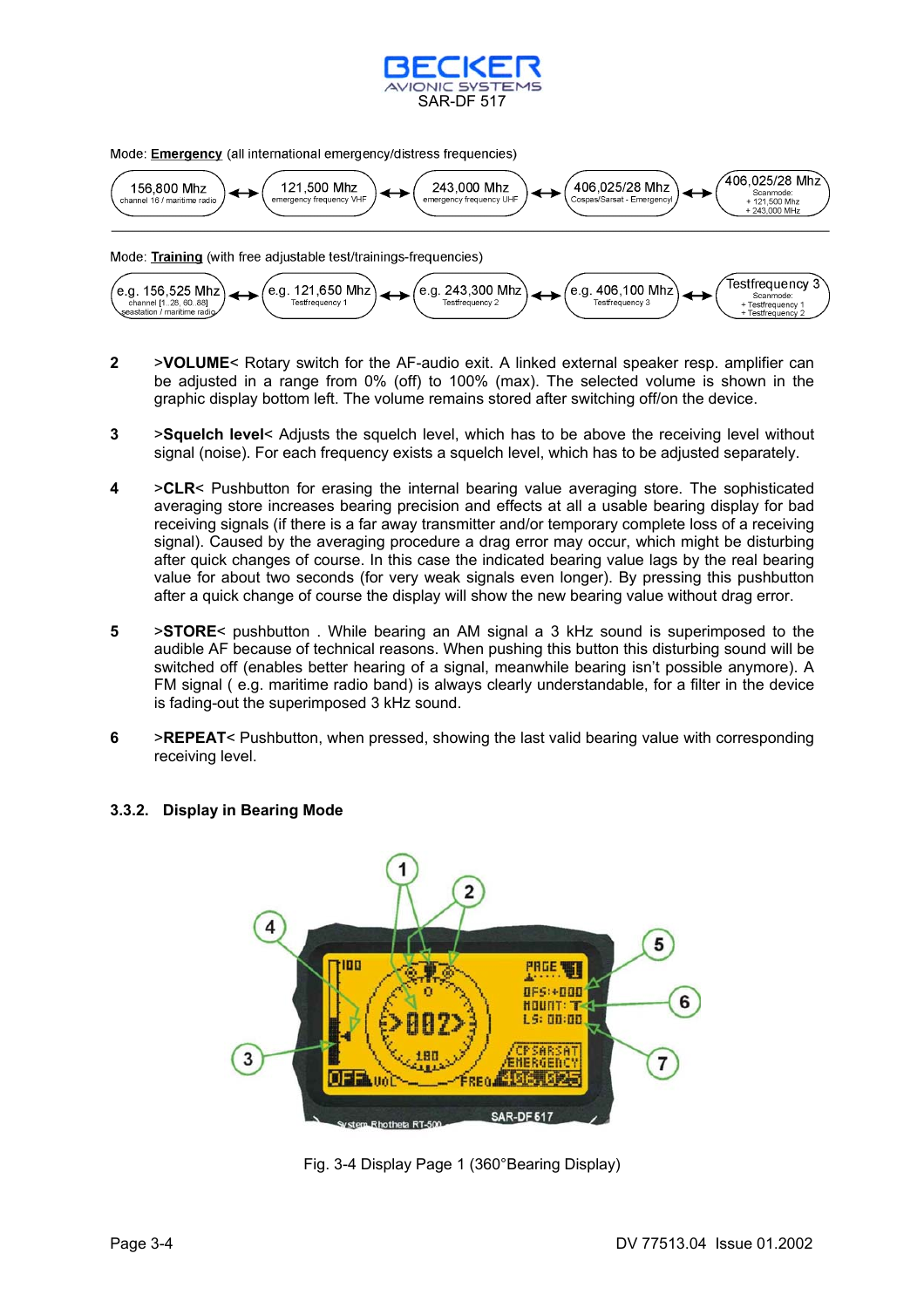



Fig. 3-5 Display Page 2 (expanded +/- 45° Bearing Display)



Fig. 3-6 Display Page 3 (Bearing Display as Text)

- **1** >**Bearing value**<, by the means of a sophisticated averaging procedure a steady display is accomplished, either as graphic display (depending on page) or as text in the range of 0°…359°. (0° corresponds to bearing direct ahead).
- **2** >**Spread**<, maximum deviation of unaveraged bearing values as indicator of bearing quality. The wider the range, the worse is the received signal. The excellent averaging procedure effects even with a spread of 45° good bearing results.
- **3** >**Receiving level**< (field strength) of the signal in the range of 0% to 100%. Even without a received signal a certain noise level may be displayed..
- 4 >**Squelch level**< -marker (free adjustable>**Squelch level**< -marker (free adjustable for each frequency). A usable bearing and Cospas/Sarsat analysis can only be achieved, if the squelch level is above the noise level (without received signal). If the bearing antenna is situated near strongly disturbing electronic devices, the squelch level has to be raised, thus making the direction finder less sensitive.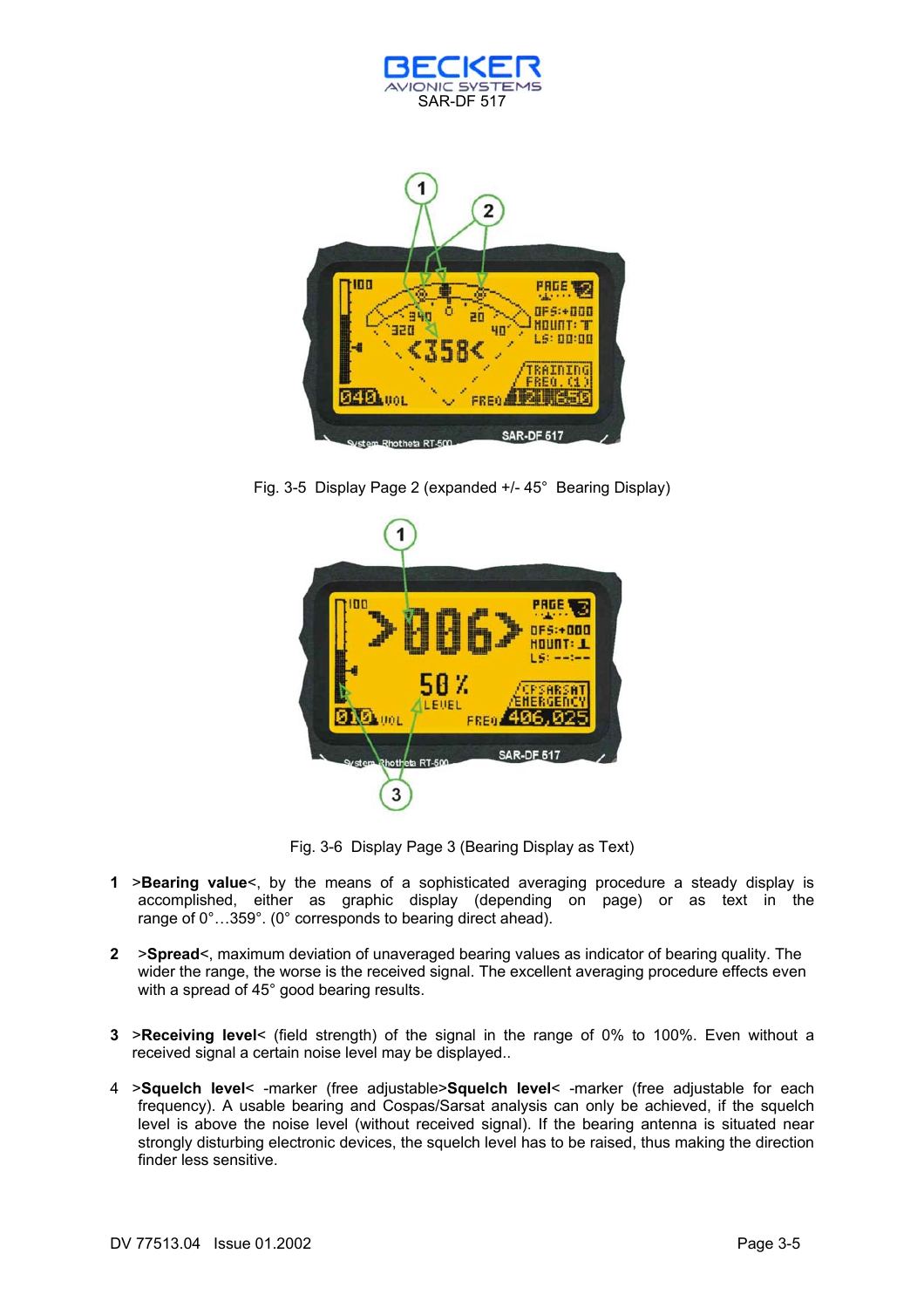

- **5** >**Offset**< displays the offset value (adjusted in the edit-menu).
- **6** >**Mounting**< -indicator of the mounted bearing antenna. Shows the mounting arrangement of the antenna (can be adjusted in the edit-menu) as verification. ( $\triangle$ = TOP mounted,  $\triangle$ =BOTTOM mounted)
- **7** >**LS: ---:---**< (last signal) internal timer, indicating the time span of the last received signal. (Display in min:sec).

#### **3.3.3. Scanning Mode when Bearing Cospas/Sarsat Signals**

The Cospas/Sarsat signal on 406,025 MHz is transmitted only every 50 secs. (pulse length ca. 400ms). When approaching to the transmitter it will be received (because of it's transmitter power) earlier than the 121.500 MHz resp. 243.000 MHz continuous signal. However, a transmitter in the near range may be beared faster with a continuous signal. For this purpose in the scanning mode the 406 MHz pulse and, at the same time, two other emergency frequencies can be surveilled for a continuous signal. This function can be activated by switching in the time span (5 to 45 secs.) between two Cospas/Sarsat pulses to the other emergency frequencies. If there is a signal received, the frequency will be held till its end, otherwise frequency will be changed after 45 secs. to the Cospas/Sarsat frequency and it will be waited for the next pulse. The active frequency is displayed bottom right.

The scanning mode is possible with the frequencies: 406,025 MHz  $\Leftrightarrow$  (121,500 MHz and 243,000 MHz) or the respective training frequencies.

Timer > LS: --:-- always displays time span since last received CP-Sarsat pulse signal (406,025 MHz)

*Frequency display in scanning mode:*



*Scanning mode, switched to second scan-frequency (active frequency 243,000 MHz)*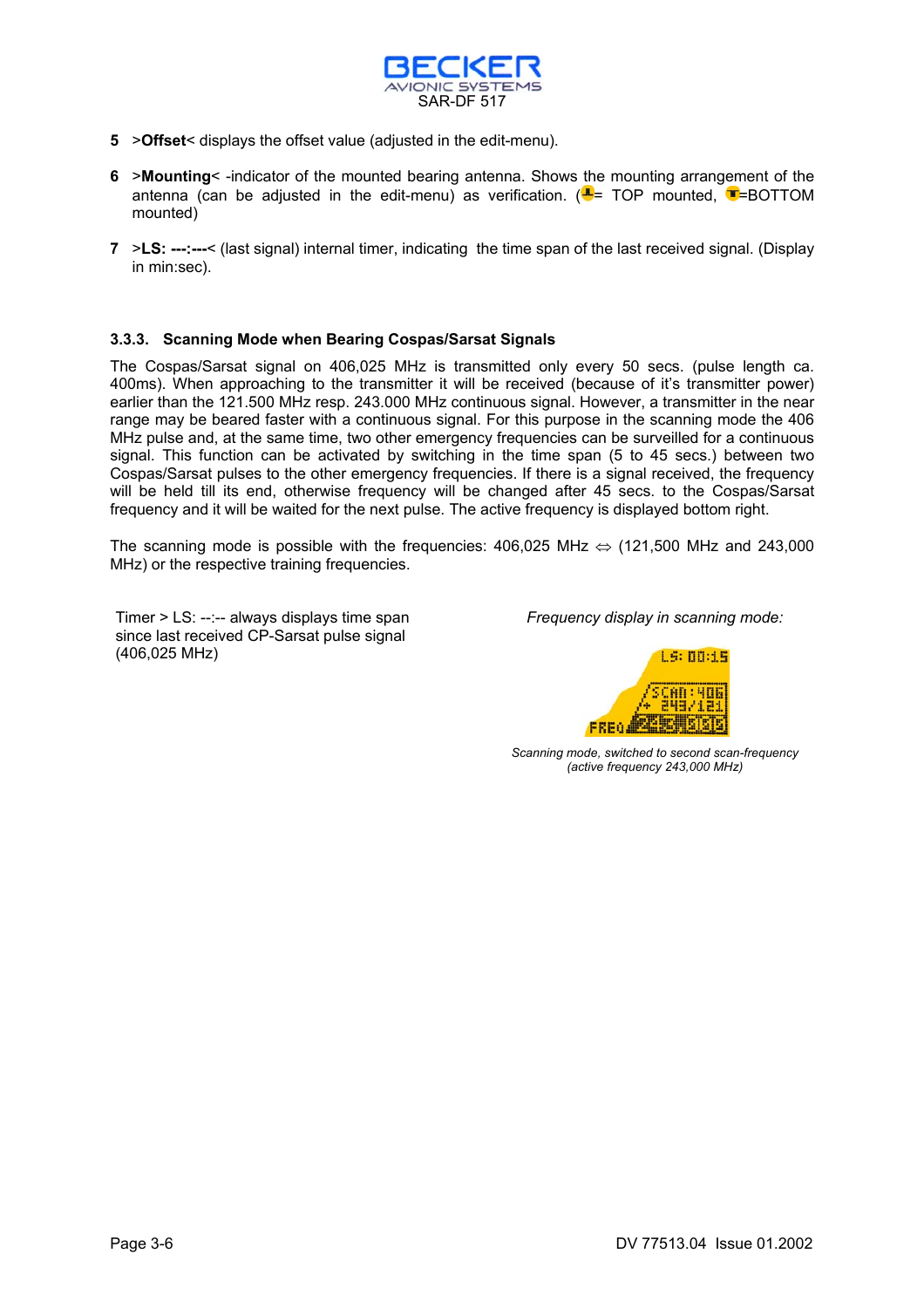

#### **3.3.4. Cospas/Sarsat, Analysing the Binary Continuous Signal (page 4)**

Selecting this page activates automatically the active frequency on 406,025 MHz (or the respective training frequency). Correct receiving of the Cospas/Sarsat data signal (112 resp.144 data bits) displays data as follows:



Fig. 3-8 Display Cospas/Sarsat Analyse (page4)

- **1** >**CLR**< pushbutton. Erases present displayed massage.
- **2** >**STORE**< pushbutton. Present displayed massage will be stored. An already existing stored message will be overwritten. The messages will remain stored after switching off the device.
- **3** >**REP**< pushbutton. A stored message will be displayed.
- **4** Frame: **SYNC OK** (normal CospasSarsat signal) or **SLFTEST** (CospasSarsat signal in auto-test mode). All 24 synchronising bits have been received correctly.
- **5** Applied CP-SARSAT protocol: **USER (TEST), STANDARD (TEST)** or **NATIONAL (TEST)**
- **6** First part, **complete Hex Message**: complete short-data signal, hexadecimally coded (bit 25...112)
- **7** Second part of complete hexadecimal message (long part, bit 113...144)
- **8** Country: **country identification** (numeric code).
- **9** Beacon 15 hex ident: **transmitter identification** (Fifteen Hexadecimal Character Beacon Identification) for Identification of a registered transmitter.
- **10 GPS-data of position**, (data of latitude and longitude), if contained in transmitter signal. Solution between 15 minutes and 4 seconds of arc.
- **11** Time: **Timer** displaying time span since last received valid CP-sarsat message.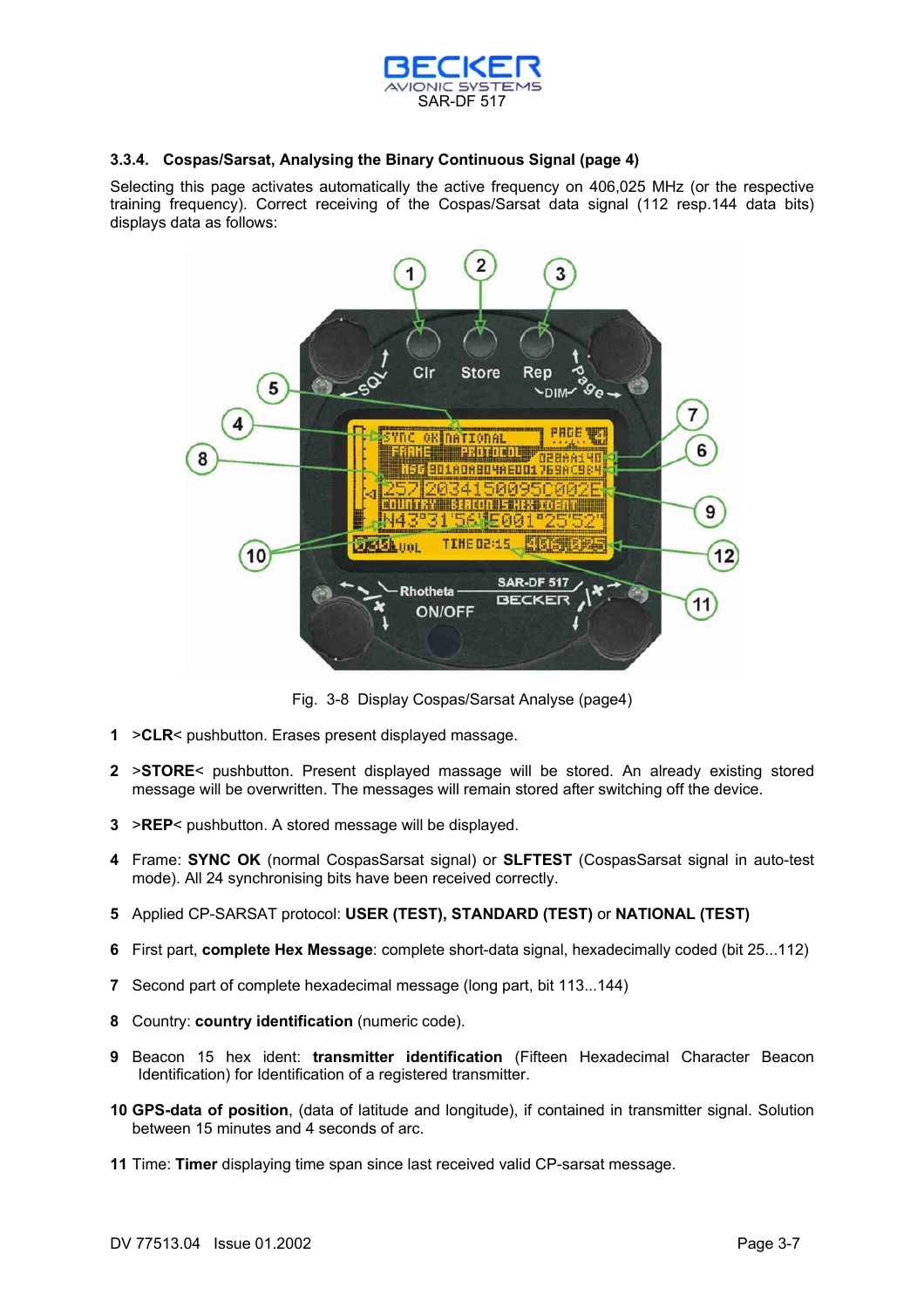

#### **3.3.5. Edit Menu (page 5)**

The edit menu enables you to make several adjustments. All confirmed changes remain stored even after switching off/on the device.

- **1** >±**Select**< rotary switch selects the value to be changed.
- **2** >±< rotary switch changing the value. Confirm the changed value by pressing pushbutton >STORE<.
- **3** >**STORE**< Pushbutton to confirm changed values.



Fig. 3-9 Display Edit Menu (page 5)

- **4 Range** of adjustable values.
- **5** >**TimeHold**< Duration [sec] of internal storage of the averaged bearing value. In case that there are weak signals with signal gaps (e.g. temporary blind spots caused by rough sea) the bearing values are still summed up despite lacking signals, thus enabling a good signal analysis (normal TimeHold value: 10 = secs.).
- **6** >**Offset**< electronic correction (rotation) of the bearing antenna. Adjustment delivers correspondingly changed bearing values. (normal-value = 000)
- **7** >**Mounting**< Order of antenna mounting. If the antenna is mounted upside down (e.g. on bottom side of a helicopter) **Bot**tom has to be selected. If mounted on top of a vehicle, **Top** has to be selected. If > Mounting< not properly selected, the bearing value resp. display will be shown mirror inverted!
- **8** >**Ext. Dim. Volt. Range**< Range of voltage, which controls the dimming of the display (here: 28.0V=100%; 10.0V= 0% of brightness). In order to cover the whole range of brightness, the minimum resp. maximum values of the dimming voltage may be adapted to the given controlling voltage (e.g. of the airplane). The values are adjustable in between min. 1,5V and max. 33V DC. (See plan interwiring)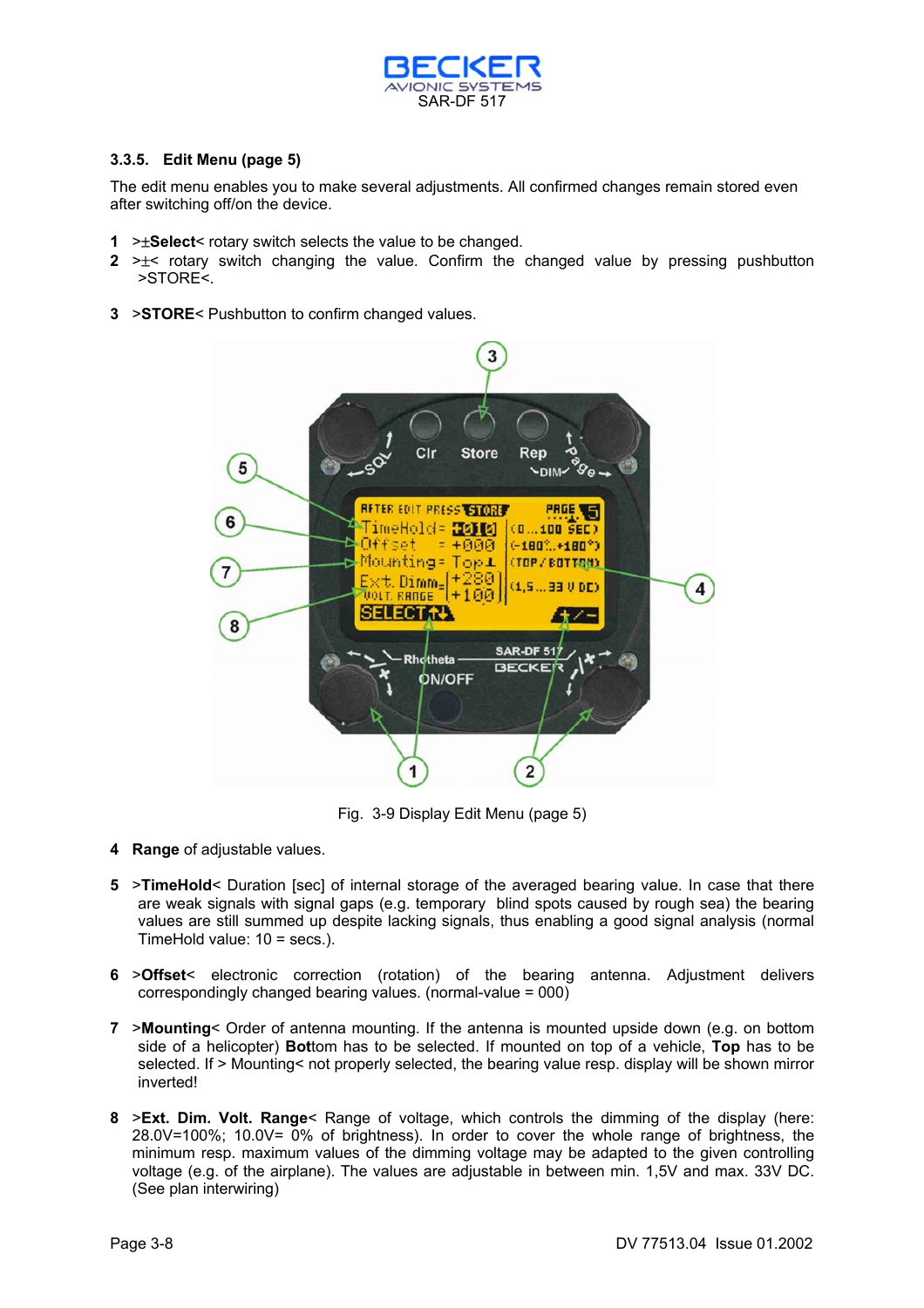

#### **3.4. Adjusting Training Frequencies (page 6)**

This menu enables you to adjust the training frequencies.

- **(1)** >±**Select**< rotary switch selecting the trainings-frequency (MHz/kHz).
- **(2)** >±< rotary switch changing the frequency. Confirm the changed value by pressing pushbutton >STORE< .
- **(3)** >**STORE**< Pushbutton to confirm changed values.



Fig. 3-10 Menu of Adjustable Frequencies (page 6)

- **(4) Range** of the adjustable frequencies.
- **(5) Training frequency on maritime band:** Channel [1…28] and [60..88] of sea-station / look apendix.
- **(6) training frequency 1**
- **(7) training frequency 2**
- **(8) training frequency 3**